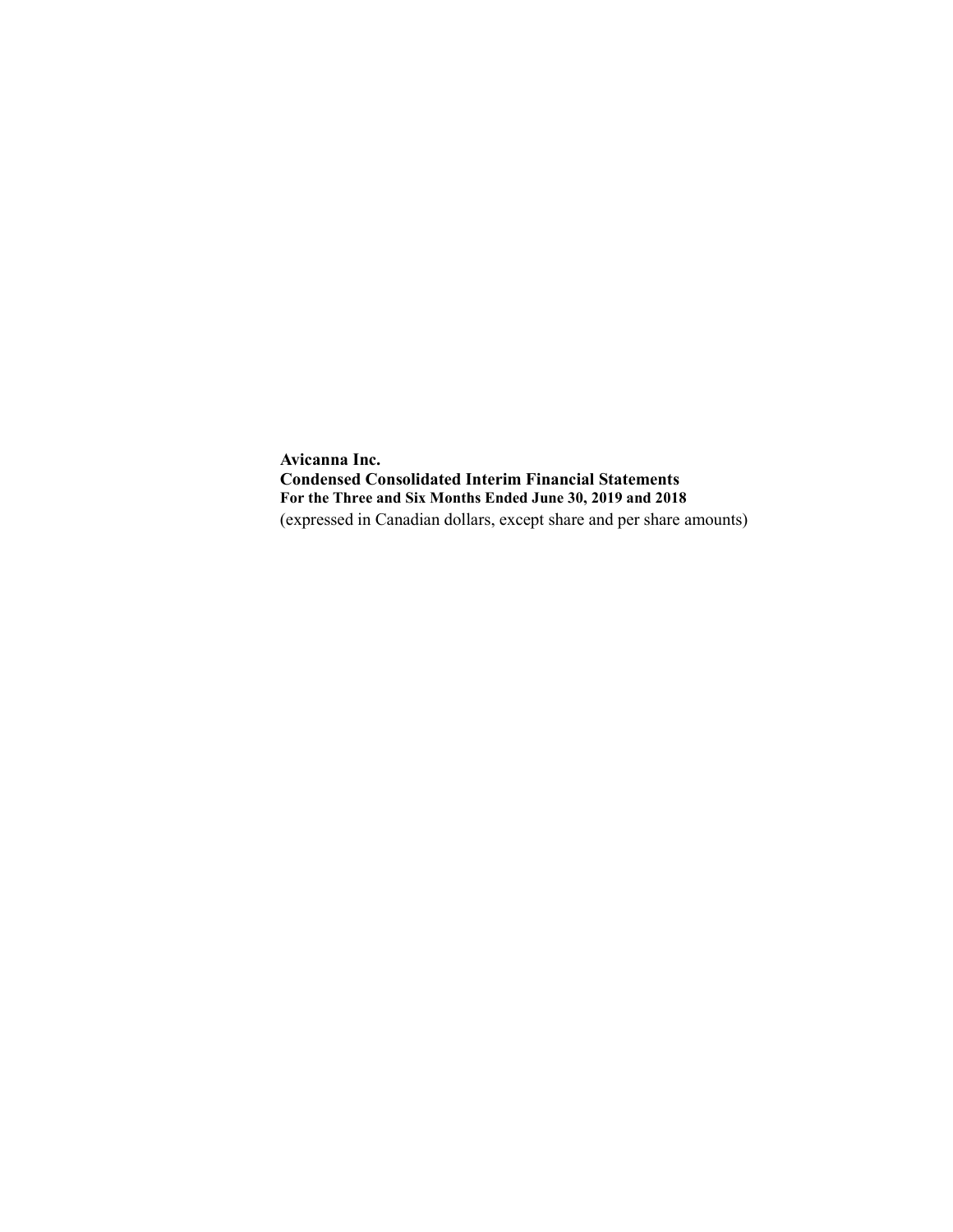#### **Avicanna Inc. Condensed Consolidated Interim Statements of Financial Position As at June 30, 2019 and December 31, 2018 (Expressed in Canadian Dollars)**

|                                             |              | June 30, 2019 | December 31, 2018 |             |  |
|---------------------------------------------|--------------|---------------|-------------------|-------------|--|
| <b>ASSETS</b>                               |              |               |                   |             |  |
|                                             |              |               |                   |             |  |
| <b>Current assets</b>                       |              |               |                   |             |  |
| Cash                                        | \$           | 2,054,918     | \$                | 69,295      |  |
| Short term investment                       |              | 10,923,613    |                   |             |  |
| Amounts receivable                          |              | 397,076       |                   | 258,608     |  |
| Prepaid assets (Note 14)                    |              | 3,276,907     |                   | 863,624     |  |
| Biological assets (Note 4)                  |              | 259,495       |                   |             |  |
| Inventory (Note 5)                          |              | 875,026       |                   |             |  |
|                                             |              | 17,787,035    |                   | 1,191,527   |  |
|                                             |              |               |                   |             |  |
| Right to use asset (Note 16)                |              | 637,839       |                   |             |  |
| Property and equipment (Note 6)             |              | 18,418,835    |                   | 16,256,136  |  |
| Intangible assets (Note 7)                  |              | 10,675,476    |                   | 10,733,266  |  |
| Investments                                 |              | 72            |                   | 72          |  |
|                                             | $\mathbb{S}$ | 47,519,257    | \$                | 28,181,001  |  |
|                                             |              |               |                   |             |  |
| <b>LIABILITIES AND SHAREHOLDERS' EQUITY</b> |              |               |                   |             |  |
|                                             |              |               |                   |             |  |
| <b>Current liabilities</b>                  |              |               |                   |             |  |
| Amounts payable                             | \$           | 2,548,373     | \$                | 1,455,565   |  |
| Lease liability – current portion (Note 15) |              | 224,950       |                   |             |  |
| Due to related party (Note 9)               |              | 1,353,931     |                   | 331,320     |  |
|                                             |              | 4,127,254     |                   | 1,786,885   |  |
|                                             |              |               |                   |             |  |
| Convertible debentures (Note 8)             |              | 690,211       |                   |             |  |
| Derivative liability (Note 8)               |              | 91,835        |                   |             |  |
| Lease liability (Note 15)                   |              | 417,448       |                   |             |  |
| Term loan                                   |              |               |                   | 14,441      |  |
| <b>Total Liabilities</b>                    |              | 5,326,748     |                   | 1,801,326   |  |
|                                             |              |               |                   |             |  |
| <b>Shareholders' Equity</b>                 |              |               |                   |             |  |
| Share capital (Note 10)                     |              | 30,698,158    |                   | 21,492,039  |  |
| Warrants (Note 10)                          |              | 18,223,166    |                   | 5,218,984   |  |
| Share-based payment reserve (Note 11)       |              | 3,167,804     |                   | 1,515,107   |  |
| Accumulated other comprehensive income      |              | (893, 626)    |                   | (188,771)   |  |
| Non-controlling interest (Note 12)          |              | 9,013,046     |                   | 8,070,778   |  |
| Deficit                                     |              | (18,016,039)  |                   | (9,728,462) |  |
|                                             |              | 42,192,509    |                   | 26,379,675  |  |
|                                             | \$           | 47,519,257    | \$                | 28,181,001  |  |

*Subsequent events (Note 18)*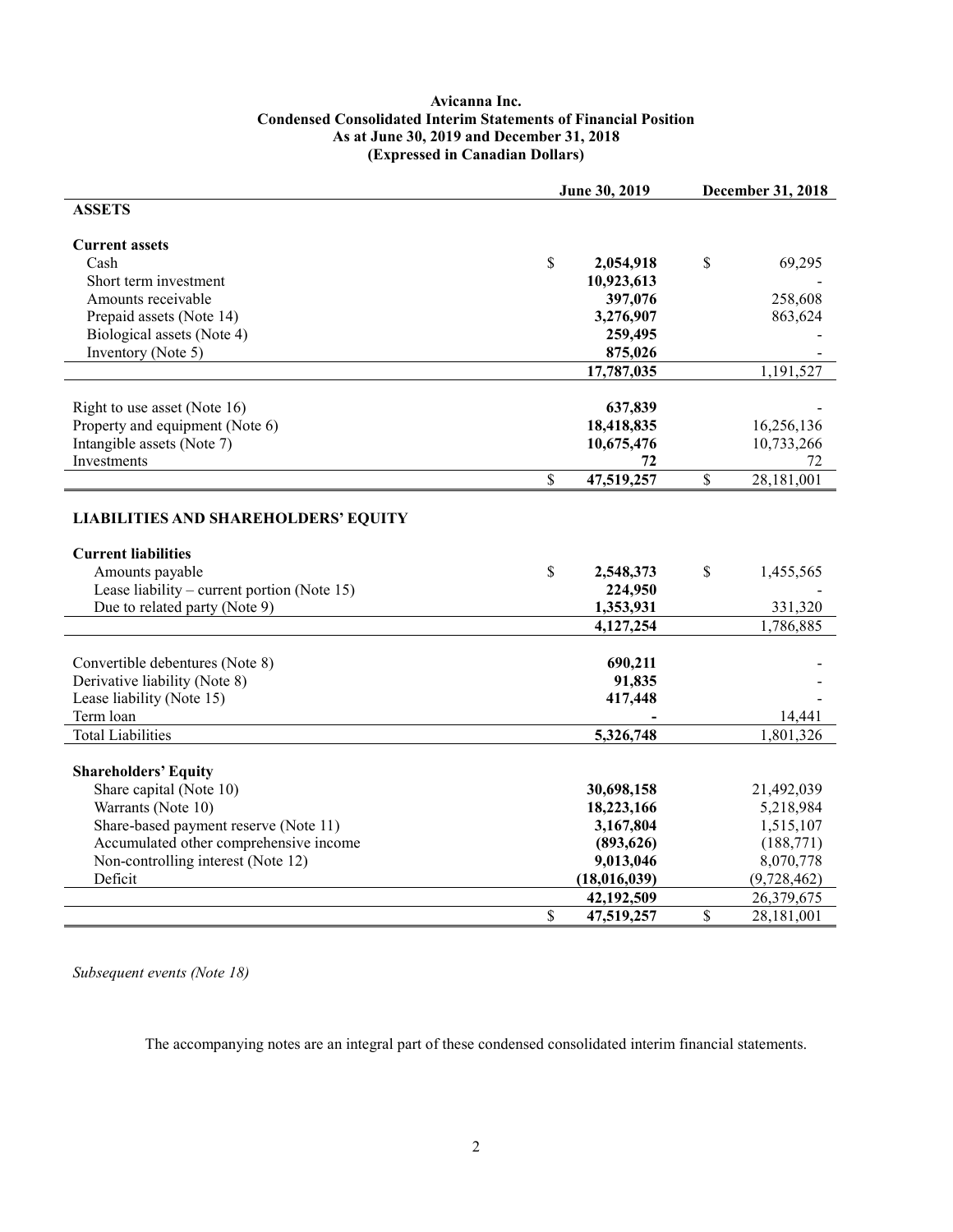#### **Avicanna Inc. Condensed Consolidated Interim Statements of Operations and Comprehensive Loss For the Three and Six Months Ended June 30, 2019 and 2018 (Expressed in Canadian Dollars)**

|                                                                                                                                                                                                                  | Three months ended June 30, |                            |              |                          |    | Six months ended June 30,      |    |                          |  |
|------------------------------------------------------------------------------------------------------------------------------------------------------------------------------------------------------------------|-----------------------------|----------------------------|--------------|--------------------------|----|--------------------------------|----|--------------------------|--|
|                                                                                                                                                                                                                  |                             | 2019                       |              | 2018                     |    | 2019                           |    | 2018                     |  |
| Revenue                                                                                                                                                                                                          | $\mathbb{S}$                | 16,571                     | \$           | 25,156                   | \$ | 40,594                         | \$ | 58,663                   |  |
| <b>Operating expenses</b>                                                                                                                                                                                        |                             |                            |              |                          |    |                                |    |                          |  |
| General and administrative (Note 17)                                                                                                                                                                             |                             | 4,243,276                  |              | 1,331,940                |    | 6,930,482                      |    | 2,582,751                |  |
| Share-based compensation                                                                                                                                                                                         |                             | 674,929                    |              | 114,707                  |    | 1,719,568                      |    | 170,844                  |  |
| Depreciation and amortization                                                                                                                                                                                    |                             | 128,822                    |              | 28,380                   |    | 185,117                        |    | 51,643                   |  |
| <b>Total expenses</b>                                                                                                                                                                                            |                             | (5,047,027)                |              | (1,475,027)              |    | (8,835,167)                    |    | (2,805,238)              |  |
| Other income (expense)<br>Foreign exchange gain (loss)<br>Gain on acquisition<br>Gain on fair value of biological assets<br>Gain on revaluation of derivative liability<br>Loss attributed from equity accounted |                             | 71,938<br>457,503<br>9,169 |              | (95, 574)                |    | (61, 140)<br>457,503<br>13,303 |    | (67, 305)<br>1,129,976   |  |
| investee                                                                                                                                                                                                         |                             |                            |              |                          |    |                                |    | (27, 607)                |  |
| Interest expense                                                                                                                                                                                                 |                             | (64, 740)                  |              |                          |    | (64, 740)                      |    |                          |  |
| Interest income                                                                                                                                                                                                  |                             | 48,387                     |              | 3,853                    |    | 55,972                         |    | 9,802                    |  |
| <b>Net loss</b>                                                                                                                                                                                                  | \$                          | (4,508,199)                | $\mathbb{S}$ | (1,541,592)              | \$ | (8,393,675)                    | \$ | (1,701,709)              |  |
| Net income (loss) attributable to non-controlling<br>interest<br>Net loss attributable to shareholders of the<br>Company                                                                                         |                             | 69,889<br>(4,578,088)      |              | (72, 236)<br>(1,469,356) |    | (106,098)<br>(8, 287, 577)     |    | (90, 847)<br>(1,610,862) |  |
| Foreign currency translation adjustment                                                                                                                                                                          |                             | (672, 317)                 |              | (117,012)                |    | (704, 855)                     |    | (130, 124)               |  |
| Net comprehensive loss                                                                                                                                                                                           |                             | (5,180,516)                |              | (1,658,604)              |    | (9,098,530)                    |    | (1,831,833)              |  |
| Weighted average number of common shares<br>- basic and dilutive                                                                                                                                                 |                             | 18,139,300                 |              | 13,221,068               |    | 16,825,405                     |    | 11,834,633               |  |
| Net loss per share – basic and dilutive                                                                                                                                                                          | \$                          | (0.25)                     | \$           | (0.12)                   | \$ | (0.49)                         | \$ | (0.14)                   |  |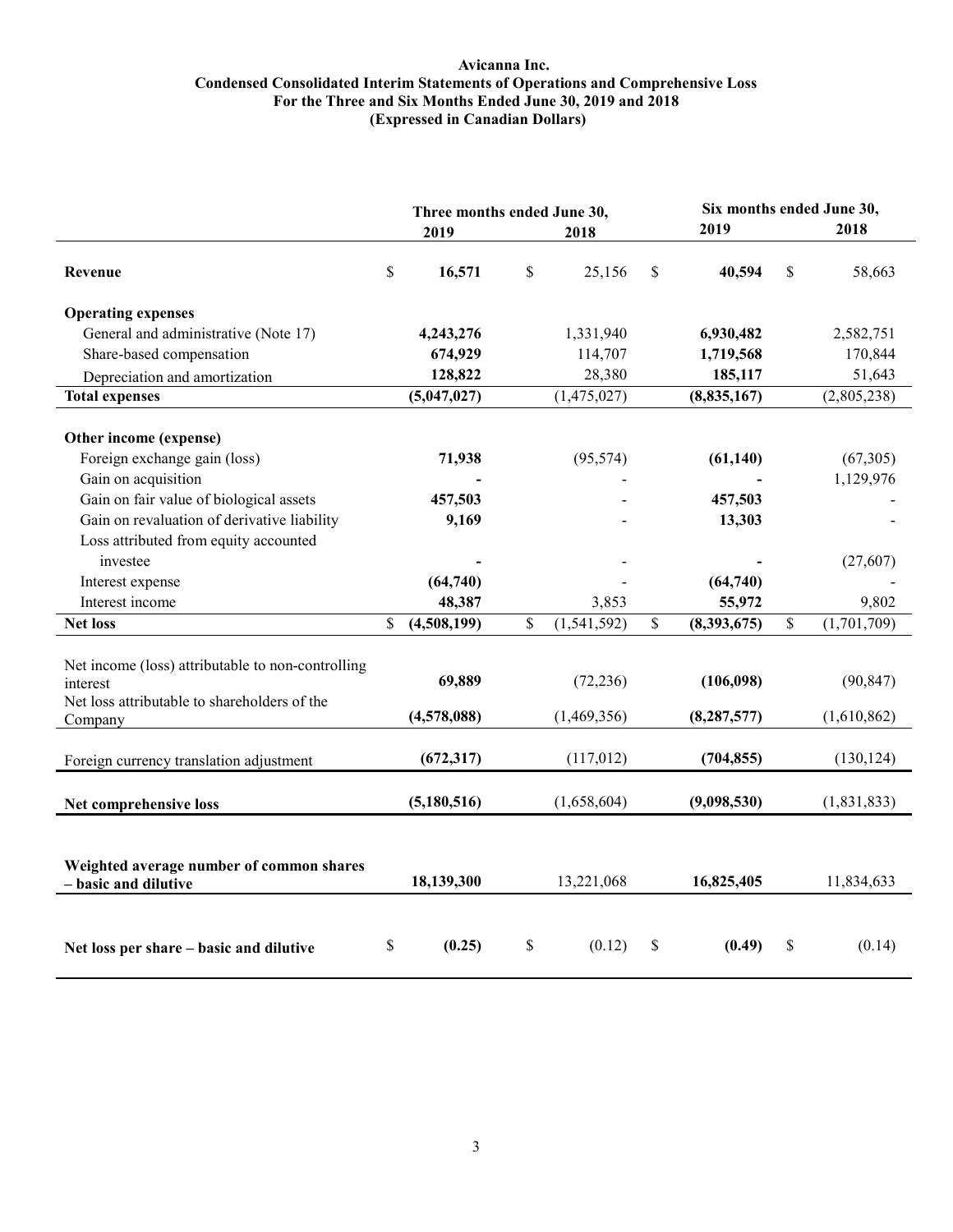#### **Avicanna Inc. Condensed Consolidated Interim Statements of Changes in Shareholder's Equity For the Six Months Ended June 30, 2019 and 2018 (Expressed in Canadian Dollars)**

|                                                          | <b>Common Shares</b> |                | <b>Warrants</b> | <b>Share Based</b><br><b>Reserve</b> | <b>Deficit</b> | <b>Accumulated Other</b><br>Comprehensive<br>Income (Loss) | Non-<br>controlling<br><b>Interest</b> | <b>Total</b>  |
|----------------------------------------------------------|----------------------|----------------|-----------------|--------------------------------------|----------------|------------------------------------------------------------|----------------------------------------|---------------|
|                                                          | #                    | \$             | \$              | \$                                   | \$             | S                                                          | \$                                     | <sup>\$</sup> |
| <b>Balance at December 31, 2017</b>                      | 10,881,201           | 2,768,649      | 581,185         | 120,634                              | (2,629,401)    |                                                            | $\blacksquare$                         | 841,067       |
| Issuance of units (Note $10(ii)$ )                       | 2,007,508            | 3,412,234      | 602,782         | $\overline{a}$                       |                |                                                            | ٠                                      | 4,015,016     |
| Issuance of common shares (Note $10(iv)$ )               | 196,140              | 1,431,822      |                 |                                      |                |                                                            |                                        | 1,432,822     |
| Issuance on purchase of Sativa Nativa (Note 10)<br>(iii) | 150,000              | 300,000        |                 |                                      |                |                                                            |                                        | 300,000       |
| Shares issued for services (Note 10 (viii))              | 196,821              | 399,912        |                 |                                      |                |                                                            | ÷                                      | 399,912       |
| Exercise of options (Note $10(i)$ )                      | 25,000               | 31,847         |                 | (6, 847)                             |                |                                                            |                                        | 25,000        |
| Share-based compensation expense (Note 11)               |                      |                |                 | 170,843                              |                |                                                            | ٠                                      | 170,843       |
| Non-controlling interest (Note 12)                       |                      |                |                 |                                      |                |                                                            | 1,067,948                              | 1,067,948     |
| Net loss                                                 |                      |                |                 | $\overline{\phantom{a}}$             | (1,740,986)    | ۰                                                          | (90, 847)                              | (1,831,833)   |
| <b>Balance at June 30, 2018</b>                          | 13,456,670           | 8,344,464      | 1,183,967       | 284,630                              | (4,370,387)    | $\overline{\phantom{0}}$                                   | 977,101                                | 6,419,775     |
| Issuance of common shares (Note $10(iv)$ )               | 129,183              | 943,036        |                 | ä,                                   |                | ÷.                                                         | $\sim$                                 | 943,036       |
| Special warrants issued (Note $10(vii)$ )                |                      | $\blacksquare$ | 4,179,156       |                                      |                |                                                            |                                        | 4,179,156     |
| Issuance on acquisition (Note $10$ (vi))                 | 1,477,818            | 10,788,071     |                 |                                      |                |                                                            | ٠                                      | 10,788,071    |
| Exercise of options (Note $10(ix)$ )                     | 200,000              | 20,000         |                 |                                      |                |                                                            |                                        | 20,000        |
| Exercise of warrants (Note $10(v)(x)$ )                  | 303,510              | 761,914        | (144, 139)      |                                      |                |                                                            | ٠                                      | 617,775       |
| Shares issued for services (Note 10(viii))               | 79,784               | 634,554        |                 |                                      |                |                                                            |                                        | 634,554       |
| Share-based compensation (Note 11)                       |                      |                |                 | 1,230,477                            |                |                                                            | $\blacksquare$                         | 1,230,477     |
| Non-controlling interest (Note 12)                       |                      |                |                 |                                      |                |                                                            | 7,193,166                              | 7,193,166     |
| Foreign exchange translation                             |                      |                |                 |                                      |                | (188, 771)                                                 |                                        | (188, 771)    |
| Net loss                                                 |                      |                |                 |                                      | (5,358,075)    |                                                            | (99, 489)                              | (5,457,564)   |
| <b>Balance at December 31, 2018</b>                      | 15,646,965           | 21,492,039     | 5,218,984       | 1,515,107                            | (9,728,462)    | (188, 771)                                                 | 8,070,778                              | 26,379,675    |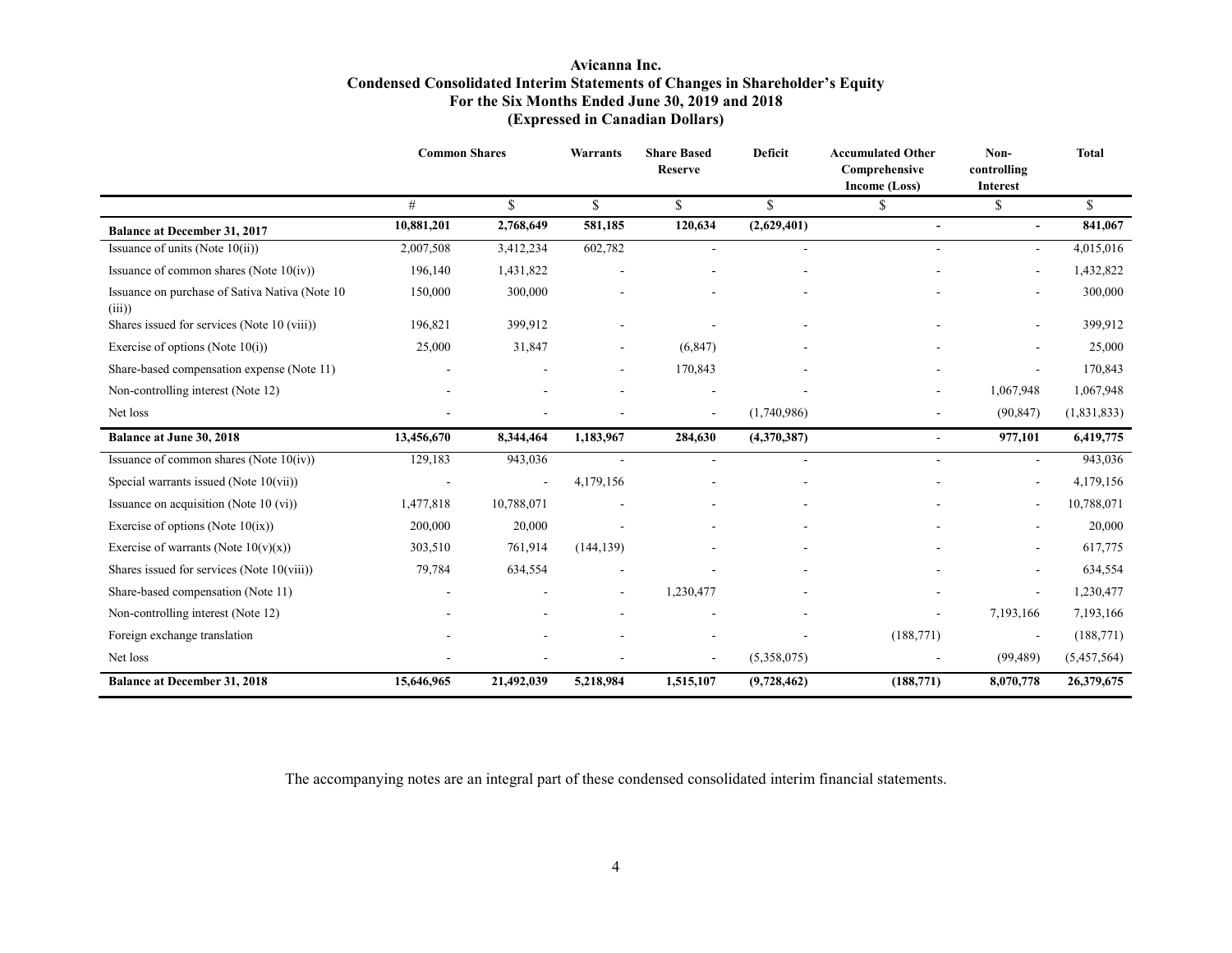#### **Avicanna Inc. Condensed Consolidated Interim Statements of Changes in Shareholder's Equity (continued) For the Six Months Ended June 30, 2019 and 2018 (Expressed in Canadian Dollars)**

|                                                                           | <b>Common Shares</b>     |                          | Warrants                 | <b>Share Based</b><br>Reserve | Deficit                  | <b>Accumulated Other</b><br><b>Comprehensive Loss</b> | Non-<br>controlling<br>Interest | <b>Total</b> |
|---------------------------------------------------------------------------|--------------------------|--------------------------|--------------------------|-------------------------------|--------------------------|-------------------------------------------------------|---------------------------------|--------------|
|                                                                           | #                        | \$                       | S                        | \$                            |                          |                                                       | Ъ                               | \$           |
| <b>Balance at December 31, 2018</b>                                       | 15,646,965               | 21,492,039               | 5,218,984                | 1,515,107                     | (9,728,462)              | (188, 771)                                            | 8,070,778                       | 26,379,675   |
| Exercise of options (Note $10(xi)$ )                                      | 1,060,000                | 281,871                  |                          | (66, 871)                     | $\overline{\phantom{a}}$ |                                                       | $\overline{\phantom{a}}$        | 215,000      |
| Exercise of warrants (Note $10(xiii)$ )                                   | 2,363,681                | 3,192,191                | (540, 510)               | $\overline{\phantom{a}}$      | $\overline{\phantom{a}}$ |                                                       | $\overline{\phantom{a}}$        | 2,651,681    |
| Warrants expired                                                          | $\overline{\phantom{a}}$ | 18,103                   | (18, 103)                | $\overline{\phantom{a}}$      | $\overline{\phantom{a}}$ |                                                       | $\overline{\phantom{a}}$        |              |
| Exercise of special warrants (Note $10(xiv)$ )                            | 540,484                  | 3,599,560                | (3,599,560)              |                               | $\overline{\phantom{a}}$ |                                                       | $\overline{\phantom{a}}$        |              |
| Issuance of special warrants (Note $10(xv)$ )                             |                          |                          | 17,155,824               |                               |                          |                                                       | $\overline{\phantom{0}}$        | 17,155,824   |
| Shares issued for services (Note $10(xvi)$ )                              | 45,346                   | 362,760                  |                          |                               |                          |                                                       | $\overline{\phantom{a}}$        | 362,760      |
| Share-based compensation (Note 11)                                        |                          |                          | $\overline{\phantom{a}}$ | 1,719,568                     |                          |                                                       | $\overline{\phantom{a}}$        | 1,719,568    |
| Warrants issued with convertible debentures<br>(Note $10 \text{ (xii)}$ ) |                          | $\overline{\phantom{a}}$ | 6,531                    |                               |                          |                                                       | $\overline{\phantom{a}}$        | 6,531        |
| Partial sale of Sativa Nativa (Note 12)                                   |                          | 1,751,634                |                          |                               |                          |                                                       | 1,048,366                       | 2,800,000    |
| Foreign exchange translation                                              |                          |                          |                          |                               |                          | (704, 855)                                            |                                 | (704, 855)   |
| Net loss                                                                  |                          |                          |                          | ٠                             | (8, 287, 577)            | $\overline{\phantom{a}}$                              | (106,098)                       | (8,393,675)  |
| <b>Balance at June 30, 2019</b>                                           | 19,656,476               | 30,698,158               | 18,223,166               | 3,167,804                     | (18,016,039)             | (893,626)                                             | 9,013,046                       | 42,192,509   |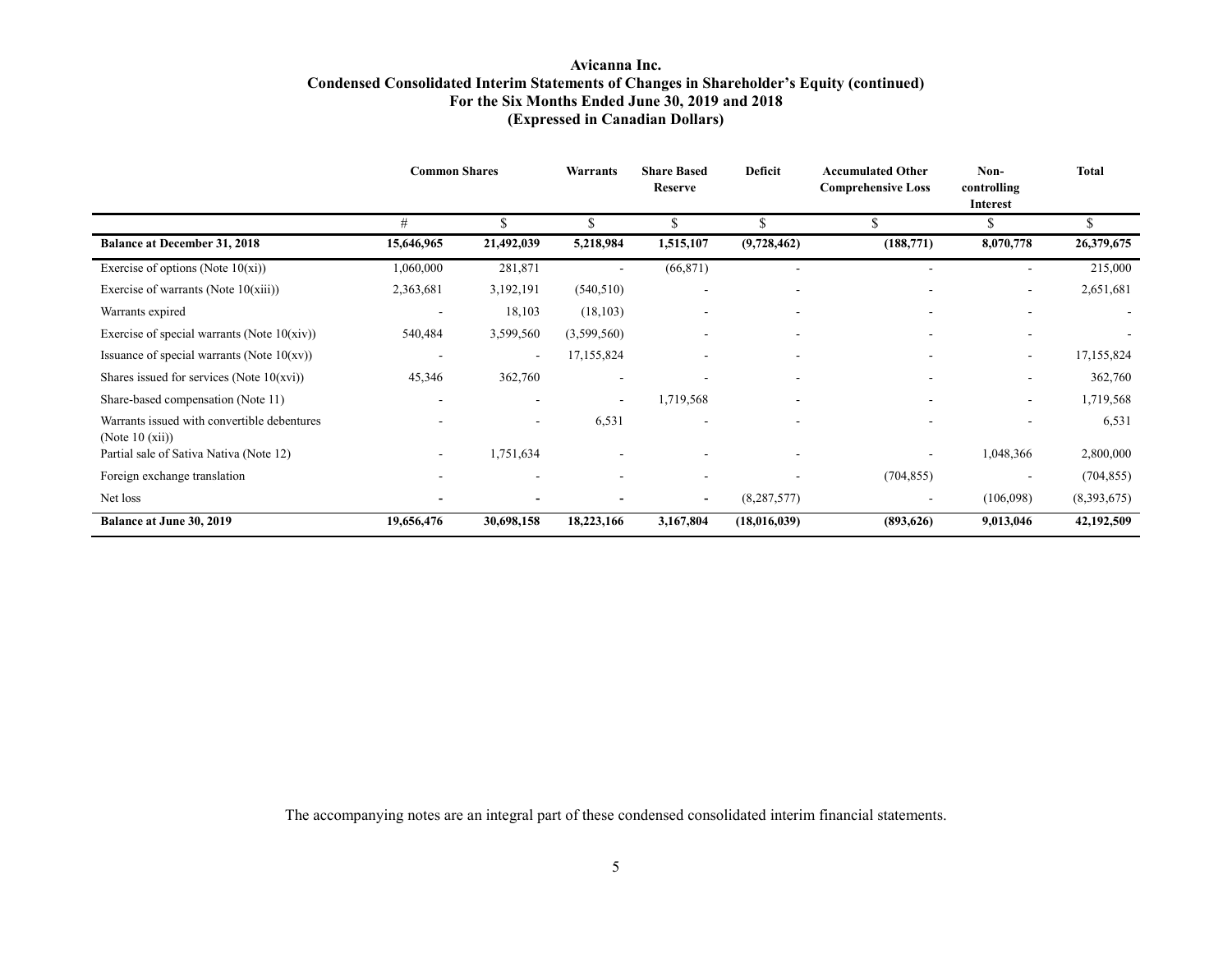#### **Avicanna Inc. Condensed Consolidated Interim Statements of Cash Flows For the Six Months Ended June 30, 2019 and 2018 (Expressed in Canadian Dollars)**

|                                                           | For the Six Months<br><b>Ended June 30, 2019</b> | For the Six Months<br><b>Ended June 30, 2018</b> |
|-----------------------------------------------------------|--------------------------------------------------|--------------------------------------------------|
|                                                           |                                                  |                                                  |
| Cash flows from operating activities:                     |                                                  |                                                  |
| Net loss                                                  | \$<br>(8, 287, 577)                              | (1,610,862)<br>\$                                |
| Depreciation and amortization                             | 185,117                                          | 51,643                                           |
| Accretion of convertible debentures                       | 12,349                                           |                                                  |
| Share-based compensation                                  | 1,719,568                                        | 170,844                                          |
| Loss attributed to non-controlling interest               | (106,098)                                        | (90, 847)                                        |
| Impact of foreign exchange translation                    | (704, 855)                                       | (130, 124)                                       |
| Issuance of common shares for services (Note 10 (xvi))    | 362,760                                          | 399,912                                          |
| Gain on fair value of derivative liability                | (13,303)                                         |                                                  |
| Loss attributed to equity accounted investee              |                                                  | 27,607                                           |
| Gain in fair value of equity accounted investees          |                                                  | (1,126,976)                                      |
| Changes in non-cash operating elements of working capital | (2, 593, 464)                                    | (90, 408)                                        |
| Cash used in operating activities                         | (9,425,503)                                      | (2,399,211)                                      |
|                                                           |                                                  |                                                  |
| Cash flows from investing activities:                     |                                                  |                                                  |
| Purchase of capital assets                                | (2, 285, 467)                                    | (466,378)                                        |
| Investment in marketable securities                       | (10, 923, 613)                                   | (177,609)                                        |
| Cash from partial sale of Sativa Nativa S.A.S (Note 12)   | 2,800,000                                        |                                                  |
| Purchase of intangible asset                              |                                                  | (2,475,000)                                      |
| Acquisition of Sativa Nativa S.A.S.                       |                                                  | 161,478                                          |
| Cash used in investing activities                         | (10, 409, 080)                                   | (2,957,509)                                      |
|                                                           |                                                  |                                                  |
| Cash flows from financing activities:                     |                                                  |                                                  |
| Issuance of convertible debentures                        | 783,000                                          |                                                  |
| (Repayment)/ Proceeds of loan                             | (14, 441)                                        | 16,272                                           |
| Warrants granted for services                             |                                                  | 549,368                                          |
| Change in funds due from related parties                  | 1,022,611                                        | 83,955                                           |
| Proceeds from exercise of warrants                        | 2,658,212                                        | 25,000                                           |
| Proceeds from exercise of options                         | 215,000                                          | 31,847                                           |
| Proceeds from issuance of special warrants                | 17,155,824                                       |                                                  |
| Proceeds from issuance of common shares and units         |                                                  | 4,086,618                                        |
| Cash provided by financing activities                     | 21,820,206                                       | 4,793,060                                        |
| Net increase (decrease) in cash                           | 1,985,623                                        | (563, 660)                                       |
| Cash, beginning of period                                 | 69,295                                           | 1,176,546                                        |
| Cash, end of period                                       | $\mathbb S$<br>2,054,918                         | $\boldsymbol{\mathsf{S}}$<br>612,886             |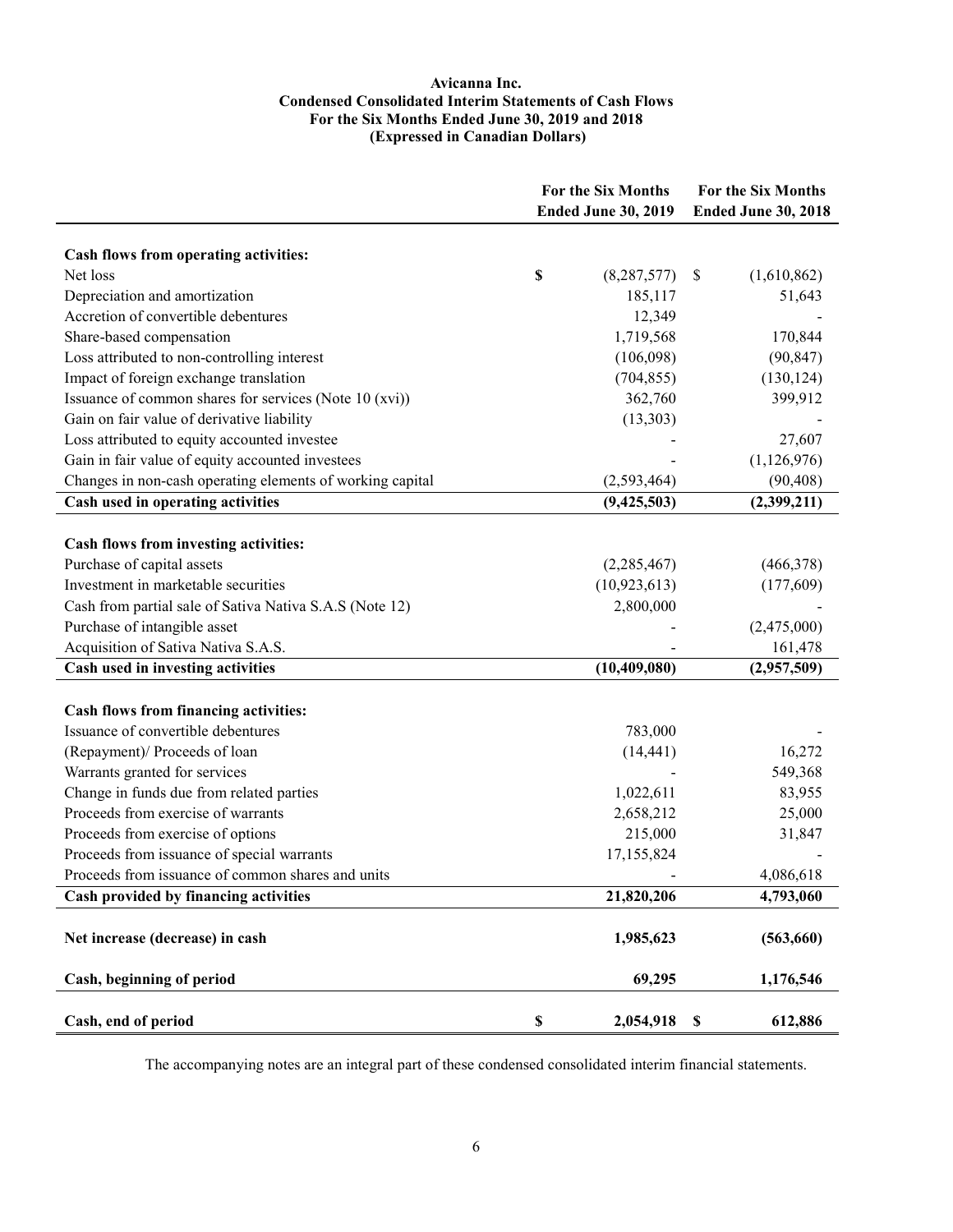# **Avicanna Inc. Notes to the Condensed Consolidated Interim Financial Statements**

For the Three and Six Months Ended June 30, 2019 and 2018 (expressed in Canadian dollars, except share and per share amounts)

# **1. NATURE OF OPERATIONS**

Avicanna Inc. ("Avicanna" or the "Company") was incorporated in Ontario. The Company is focused on innovative product development and research in the medical cannabis industry. To date, the Company has not generated significant revenues from its operations and is considered to be in development stage.

During the year ended December 31, 2018, Avicanna obtained control of Sativa Nativa S.A.S. ("Sativa Nativa") by acquiring an additional 35% of the issued and outstanding shares, bringing the Company's total ownership up to 70%. As such, the results for Sativa Nativa for the year ending December 31, 2018 have been consolidated with the Company's. On April 5, 2019 Mountain Valley MD Inc. ("MVMD") subscribed to, and purchased 25% of the issued and outstanding shares of Sativa Nativa, following the close of the transaction, the Company's interest in Sativa Nativa was diluted to 63% of the then total issued and outstanding shares . In addition, during the year ended December 31, 2018, Avicanna obtained control of Santa Marta Golden Hemp S.A.S. ("SMGH") by acquiring 60% of the issued and outstanding shares. As such, the results for SMGH for the year ending December 31, 2018 have been consolidated with the Company's.

As at June 30, 2019 the Company has an accumulated deficit of \$18,016,039 (December 31, 2018 - \$9,728,462), cash of \$2,054,918 (December 31, 2018 – \$69,295), and a working capital surplus of \$13,659,781 (December 31, 2018 – deficit of \$595,358). The Company will need to raise additional financing to continue operations, product development and clinical research. Although the Company has been successful in the past in obtaining financing and it believes that it will continue to be successful, there is no assurance that it will be able to obtain adequate financing in the future or that such financing will be available on terms that are advantageous to the Company. These material uncertainties may cast significant doubt as to the Company's ability to continue as a going concern.

These condensed consolidated interim financial statements have been prepared on a going concern basis which contemplates that the Company will continue operations for the foreseeable future and will be able to realize its assets and discharge its liabilities in the normal course of business. These condensed consolidated interim financial statements do not give effect to adjustments that would be necessary to the carrying values and classification of assets and liabilities should the Company be unable to continue as a going concern.

# **2. BASIS OF PRESENTATION**

# **Statement of compliance**

These condensed consolidated interim financial statements have been prepared by management in accordance with International Financial Reporting Standards ("IFRS") as issued by the International Accounting Standards Board ("IASB"). The policies set out below have been consistently applied to all periods presented unless otherwise noted. These condensed consolidated interim financial statements have been prepared in accordance with IAS 34 Interim Financial Reporting and do not include all information required for full annual financial statements. These condensed consolidated interim financial statements have been prepared using the same accounting policies described in Note 3 of the annual consolidated financial statements, except in relation to the adoption of new standards, as described below. These condensed consolidated interim financial statements should be read in conjunction with the Company's annual consolidated financial statements for years ended December 31, 2018 and 2017, which have been prepared in accordance with IFRS.

These condensed consolidated interim financial statements were approved and authorized for issuance by the Company's Board of Directors on August 14, 2019.

#### **Basis of presentation**

These condensed consolidated interim financial statements have been prepared on a historical cost basis except for biological assets, which are measured at fair value, as explained in the accounting policies below. Historical costs are generally based upon the fair value of the consideration given in exchange for goods and services. These condensed consolidated interim financial statements are presented in Canadian dollars, which is the Company's functional currency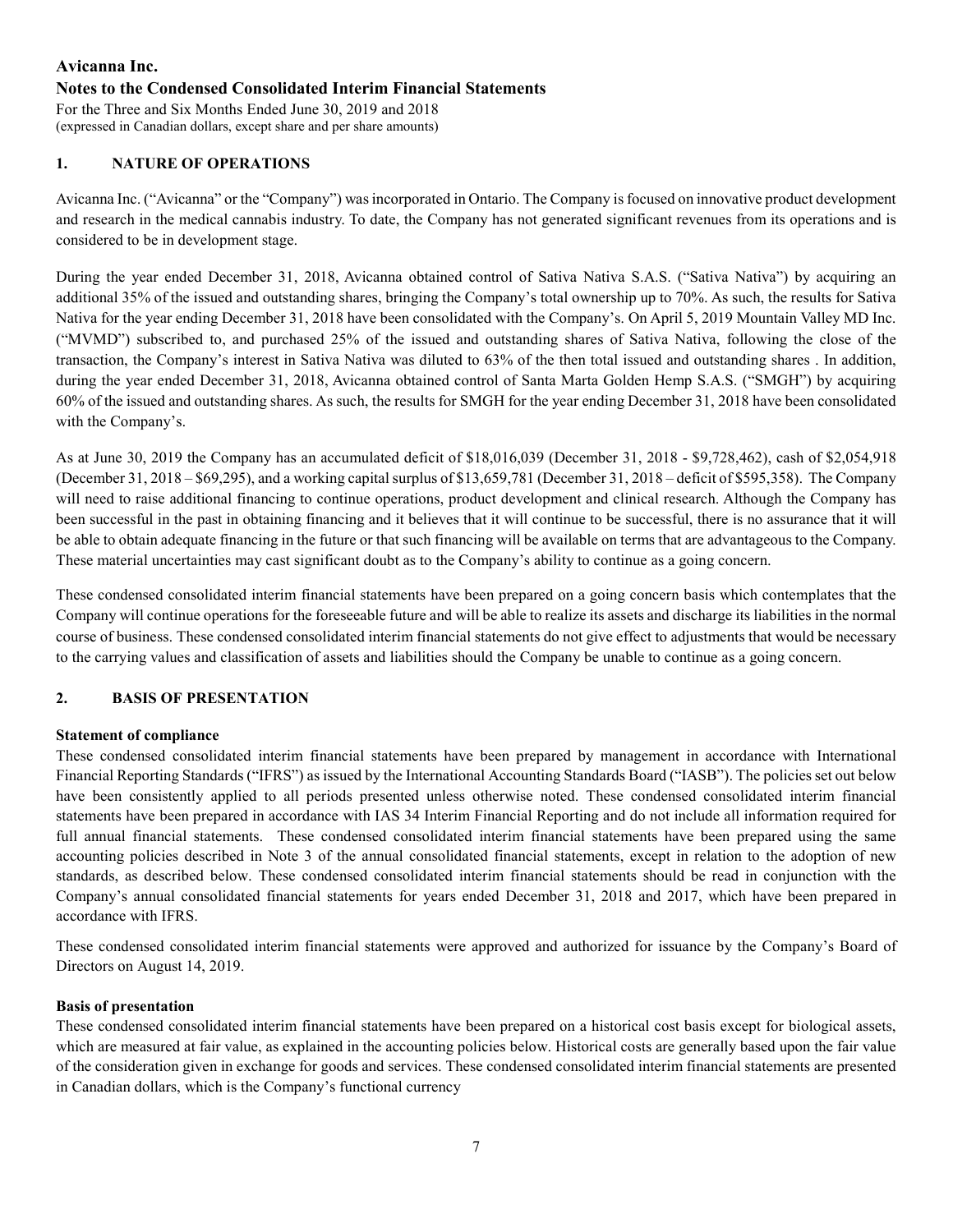#### **Notes to the Condensed Consolidated Interim Financial Statements**

For the Three and Six Months Ended June 30, 2019 and 2018 (expressed in Canadian dollars, except share and per share amounts)

#### **2. BASIS OF PRESENTATION (continued)**

Fair value is the price that would be received to sell an asset or paid to transfer a liability in an orderly transaction between market participants at the measurement date, regardless of whether that price is directly observable or estimated using another valuation technique. In estimating the fair value of an asset or a liability, the Company takes into account the characteristics of the asset or liability if market participants would take those characteristics into account when pricing the asset or liability at the measurement date.

#### **Basis of consolidation**

These condensed consolidated interim financial statementsinclude the accounts of the Company, its wholly-owned subsidiaries 2516167 Ontario Inc. ("My Cannabis") and Avicanna LATAM S.A.S. ("LATAM"), its majority owned subsidiary Sativa Nativa in which the Company owns 63% of the issued and outstanding shares, and its majority owned subsidiary SMGH in which the Company owns 60% of the issued and outstanding shares. The Company is deemed to control a subsidiary when it is exposed to, or has the right to, variable returns from its involvement with an investee and it has the ability to direct the activities of the investee that significantly affects the investee's returns through its power over the subsidiary. Where the Company's interest in a subsidiary is less than one hundred percent, the Company recognizes a non-controlling interest in the investee. The results of subsidiaries acquired during the year are consolidated from the date of acquisition. All intercompany transactions, balances, revenues and expenses are eliminated on consolidation.

Subsequent to acquisition, the carrying amount of non-controlling interests is the amount recognized initially, plus the non-controlling interests' share of changes in the capital of the company in addition to changes in ownership interests. Total comprehensive income or loss is attributed to non-controlling interests, even if this results in the non-controlling interests having a deficit balance.

The financial statements of controlled entities are included in these condensed consolidated interim financial statements from the date control is effective until control ceases to exist.

#### **Foreign currency translation**

The presentation currency as well as the functional currency of the Company and its subsidiaries, except for Sativa Nativa, LATAM, and SMGH is the Canadian dollar. The functional currency of Sativa Nativa, LATAM, and SMGH is the Colombian Peso. Foreign currency transactions are translated into Canadian dollars at exchange rates in effect on the date of the transactions. At the end of each reporting period, monetary assets and liabilities denominated in foreign currencies are translated into Canadian dollars at the foreign exchange rate applicable at that period-end date. Non-monetary assets and liabilities that are measured in terms of historical cost in a foreign currency are translated using the exchange rate at the date of the transaction. Expenses are translated at the exchange rates that approximate those in effect on the date of the transaction. Realized and unrealized exchange gains and losses are recognized in the consolidated statements of operations and comprehensive loss.

#### **3. SIGNIFICANT ACCOUNTING POLICIES**

#### **Leases**

Effective January 1, 2019, the Company adopted IFRS 16, Leases, replacing IAS 17, which resulted in changes in accounting policies as described below. In accordance with the transitional provisions in the standard, IFRS 16 was adopted retrospectively without restating comparatives, with the cumulative impact adjusted in the opening balances as at January 1, 2019. The Company also utilized certain practical expedient elections whereby (i) there is no need to reassess whether an existing contract is a lease, or contains an embedded lease if previously determined under IAS 17, (ii) short term and low value leases are treated as operating leases, and (iii) there is no need to reassess the previous assessments in respect of onerous contracts that confirmed there were no existing onerous lease contracts. Under IFRS 16, most leases are now recognized on the balance sheet for lessees, essentially eliminating the distinction between a finance lease and an operating lease under IAS 17, where operating leases were reflected in the condensed consolidated interim statements of operations and comprehensive loss.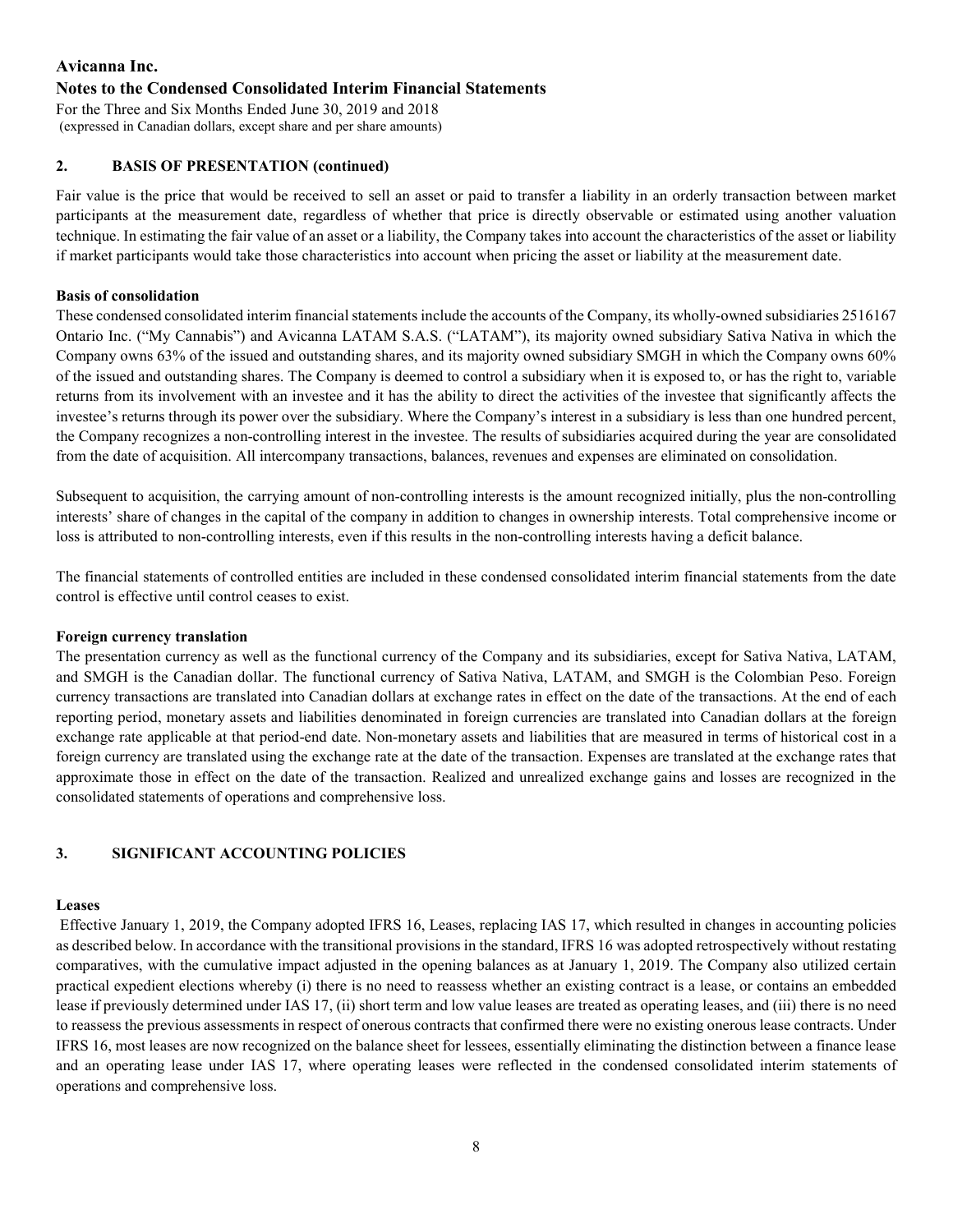#### **Notes to the Condensed Consolidated Interim Financial Statements**

For the Three and Six Months Ended June 30, 2019 and 2018 (expressed in Canadian dollars, except share and per share amounts)

### **3. SIGNIFICANT ACCOUNTING POLICIES (continued)**

#### **Leases (continued)**

The following are the Company's new accounting policies for its leases under IFRS 16:

The determination of whether an arrangement is, or contains, a lease is based on the substance of the agreement on the inception date.

As a lessee, the Company recognizes a lease obligation and a right-of-use asset in the condensed consolidated interim statements of financial position on a present-value basis at the date when the leased asset is available for use. Each lease payment is apportioned between a finance charge and a reduction of the lease obligation. Finance charges are recognized in finance cost in the condensed consolidated interim statements of operations and comprehensive loss. The right of-use asset is included in property and equipment and is depreciated over the shorter of its estimated useful life and the lease term on a straight-line basis.

Lease obligations are initially measured at the net present value of the following lease payments:

- fixed payments (including in-substance fixed payments), less any lease incentives receivable;
- variable lease payment that are based on an index or a rate;
- amounts expected to be payable under residual value guarantees;
- the exercise price of a purchase option if the Company is reasonably certain to exercise that option; and
- payments of penalties for terminating the lease, if the lease term reflects the Company exercising that option.

Lease payments are discounted using the interest rate implicit in the lease, or if this rate cannot be determined, the Company's incremental borrowing rate. Right-of-use assets are initially measured at cost comprising the following:

- the amount of the initial measurement of the lease obligation;
- any lease payments made at or before the commencement date less any lease incentives received;
- any initial direct costs; and
- rehabilitation costs.

Payments associated with short-term leases and leases of low-value assets are recognized on a straight-line basis as an expense in the condensed consolidated interim statements of operations and comprehensive loss. Short-term leases are leases with a lease term of 12 months or less. Low-value assets comprise primarily small equipment.

#### **Convertible Debentures**

Convertible debentures are recorded on the statement of financial position at amortized cost. The convertible debentures are separated out into their liability and equity components. The fair value of the liability component at the time of issue was determined based on an estimated interest rate of the debentures without the conversion feature less the value associated to derivative liability as mentioned below. The fair value of the equity component was determined as the difference between the total proceeds on issuance of the convertible note less the value assigned to the derivative liability and convertible debenture. Subsequent to initial recognition, the company will accrete the debenture over its contractual term using the effective interest rate method.

#### **Derivative Liability**

Derivatives are recorded on the statement of financial position at fair value. The conversion features of the convertible debentures, whereby the holder of the notes can convert any accrued interest payments to common shares (see note 8) is determined to be an embedded derivative liability and is separately valued and accounted for on the statement of financial position with changes in fair value recognized through profit and loss. The pricing model the Company uses for determining the fair value of the derivative liability is the Black Scholes Model. The model uses market sourced inputs such as interest rates and stock price volatilities. Selection of these inputs involves management's judgment and may impact net income.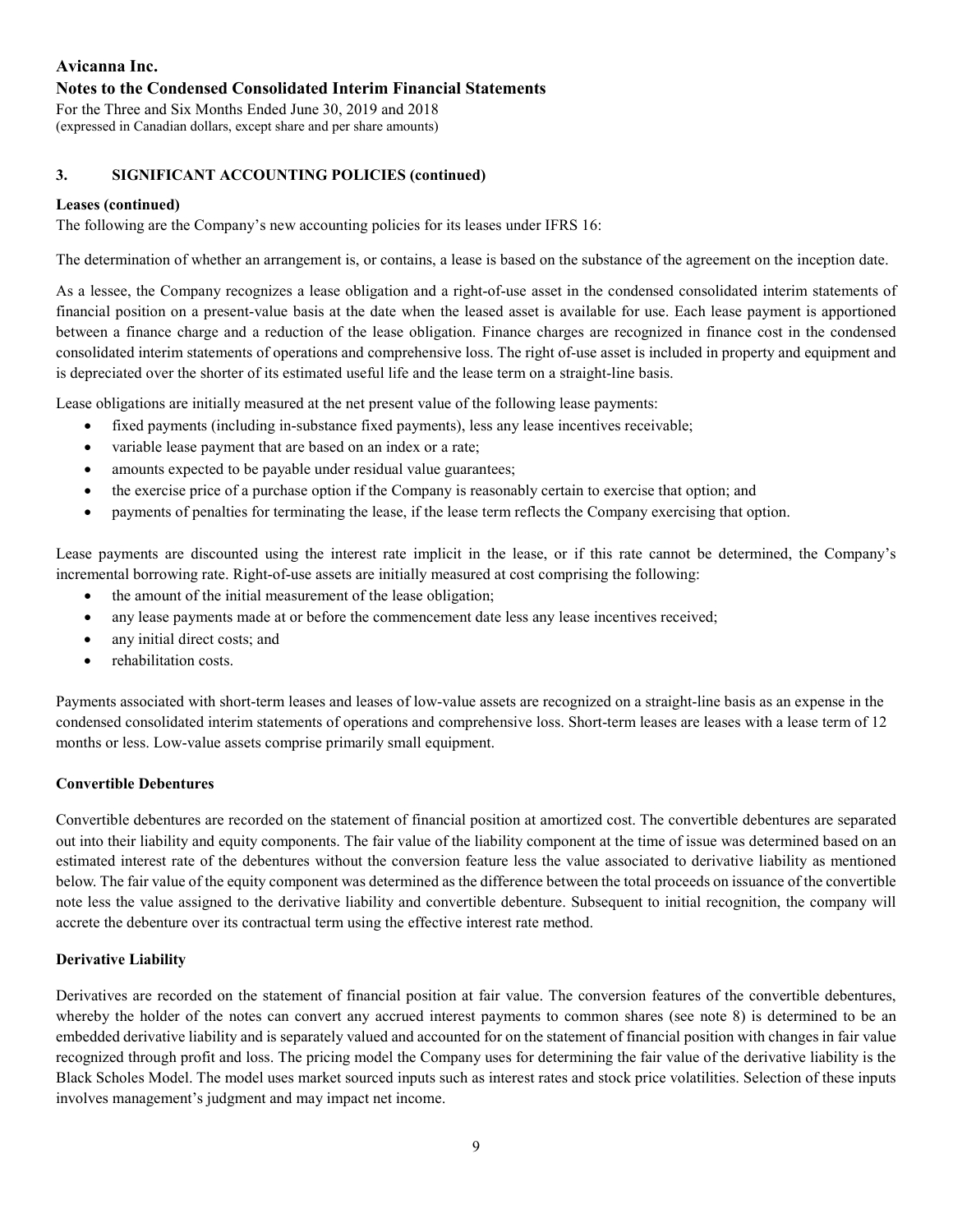### **Notes to the Condensed Consolidated Interim Financial Statements**

For the Three and Six Months Ended June 30, 2019 and 2018 (expressed in Canadian dollars, except share and per share amounts)

### **3. SIGNIFICANT ACCOUNTING POLICIES (continued)**

## **Short Term Investments**

Short term investments consist of GIC's with remaining maturities of one year or less. The Company carries all short term investments at amortized cost.

### **4. BIOLOGICAL ASSETS**

Biological assets consist of cannabis on plants and active pharmaceutical ingredients. The changes in the carrying value of biological assets are as follows:

|                                                                           | June 30, 2019 |
|---------------------------------------------------------------------------|---------------|
| Balance at the beginning of the period                                    |               |
| Production costs capitalized                                              | 340,859       |
| Changes in fair value less costs to sell due to biological transformation | 457,503       |
| Transferred to inventory upon harvest                                     | (538, 867)    |
| Balance at end of the period                                              | 259,495       |

The Company measures its biological assets at their fair value less costs to sell. This is determined using a model which estimates the expected harvest yield in grams for plants currently being cultivated, and then adjusts that amount for the expected selling price less costs to sell per gram.

The fair value measurements for biological assets have been categorized as Level 3 fair values based on the inputs to the valuation technique used. The Company's method of accounting for biological assets attributes value accretion on a straight-line basis throughout the life of the biological asset from initial cloning to the point of harvest.

The following table quantifies each significant unobservable input, and also provides the impact a 10% increase/decrease in each input would have on the fair value of biological assets. No comparative information is presented as the Company did not recognize biological assets at June 30, 2018.

|                                                                     |                             | As at June 30, 2019 |                 |  |  |  |
|---------------------------------------------------------------------|-----------------------------|---------------------|-----------------|--|--|--|
| <b>Assumptions</b>                                                  |                             | Input               | Change in Value |  |  |  |
| Weighted average of expected loss of plants until harvest [a]       | $\ddot{1}$                  | $6.5\%$             | 441             |  |  |  |
| Expected yields for cannabis plants                                 | 11                          | 143g                | 16,562          |  |  |  |
| Weighted average number of growing weeks completed as a             |                             |                     |                 |  |  |  |
| percentage of total growing weeks as at period end                  | $\overline{111}$            | 42%                 | 16,562          |  |  |  |
| Estimated fair value less costs to complete and sell (per gram) [b] | $\lceil \mathrm{iv} \rceil$ | \$0.39              | 71,399          |  |  |  |
| After harvest cost to complete and sell (per gram)                  | [v]                         | \$0.10              | 6,029           |  |  |  |

- a. Weighted average of expected loss of plants until harvest represents loss via plants that do not survive to the point of harvest. It does not include any financial loss on a surviving plant.
- b. The estimated fair value less costs to complete and sell (per gram) represents the expected sales price for the Company's bulk dried flower less the remaining costs to complete and sell that product as finished product which is inclusive of all production activities.

These estimates are subject to volatility in market prices and a number of uncontrollable factors, which could significantly affect the fair value of biological assets in future periods.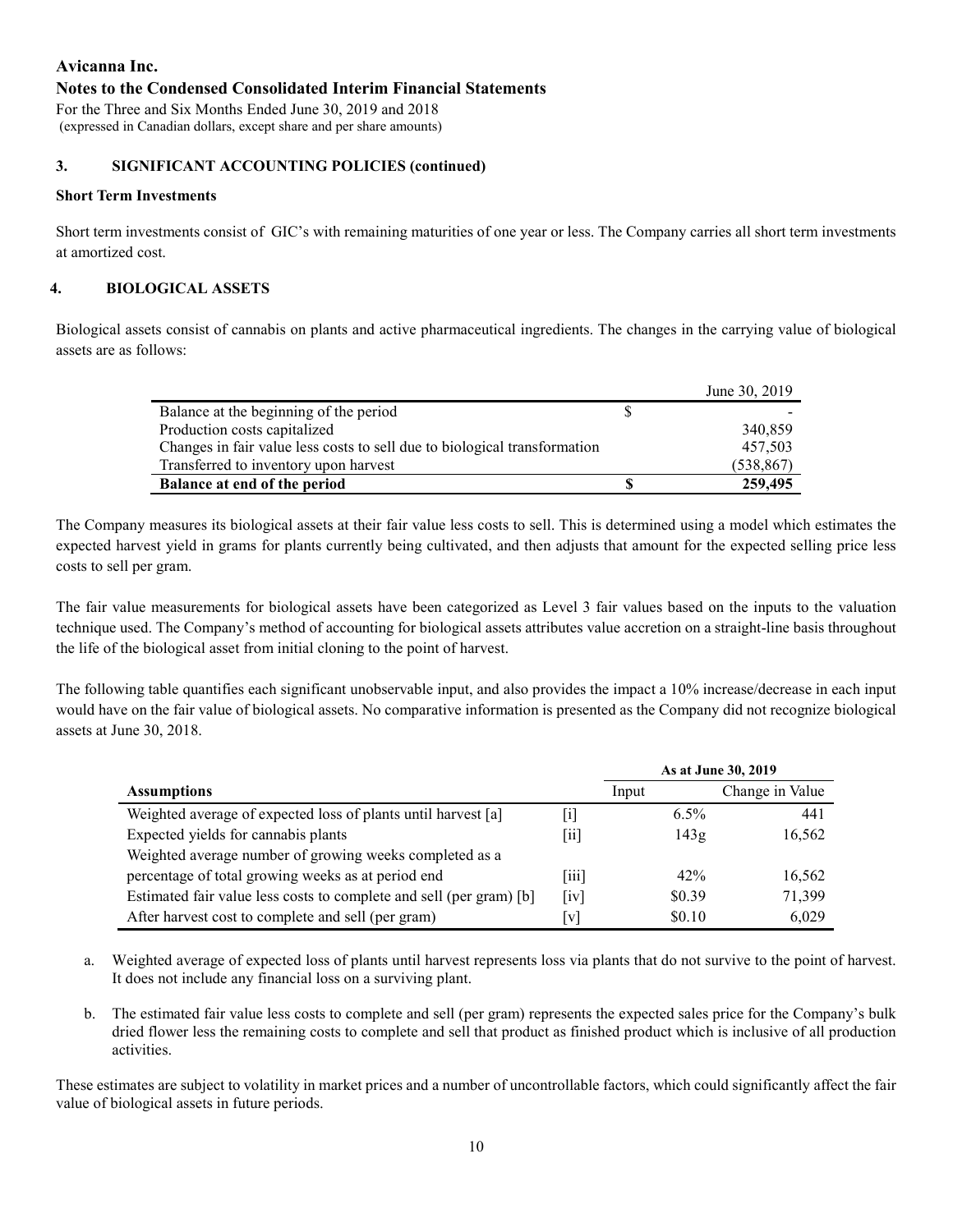### **Notes to the Condensed Consolidated Interim Financial Statements**

For the Three and Six Months Ended June 30, 2019 and 2018 (expressed in Canadian dollars, except share and per share amounts)

#### **4. BIOLOGICAL ASSETS (continued)**

The Company estimates the harvest yields for cannabis at various stages of growth. As of June 30, 2019, it is expected that the Company's cannabis plants biological assets will yield approximately 1,505,075 grams of dry cannabis when harvested.

The Company's estimates are, by their nature, subject to change and differences from the anticipated yield will be reflected in the gain or loss on biological assets in future periods.

#### **5. INVENTORY**

|                          | <b>Capitalized Cost</b> | <b>Biological assets fair</b><br>value adjustment | <b>Carrying value</b> |  |  |
|--------------------------|-------------------------|---------------------------------------------------|-----------------------|--|--|
| Harvested Cannabis       |                         |                                                   |                       |  |  |
| Raw materials            | \$<br>226,647           | <sup>\$</sup><br>322,162                          | \$<br>548,809         |  |  |
| Finished goods           |                         |                                                   |                       |  |  |
|                          | 226,647                 | 322,162                                           | 548.809               |  |  |
| Oils and Capsules        |                         |                                                   |                       |  |  |
| Work in process          | 36,483                  | 25,448                                            | 61,931                |  |  |
| Finished goods           |                         |                                                   |                       |  |  |
|                          | 36,483                  | 25,448                                            | 61,931                |  |  |
|                          |                         |                                                   |                       |  |  |
| Supplies and consumables | 264,286                 |                                                   | 264,286               |  |  |
| At June 30, 2019         | \$<br>527,416           | \$<br>347,610                                     | \$<br>875,026         |  |  |

During the six months ended June 30, 2019, the Company successfully registered two of its genetics which provided the Company with the ability to sell its inventory, accordingly there was no impairment of inventory.

#### **6. PROPERTY AND EQUIPMENT**

|                              |           | Construction in          |  |            |                 |                          |       |            |  |
|------------------------------|-----------|--------------------------|--|------------|-----------------|--------------------------|-------|------------|--|
|                              | Equipment |                          |  | Land       | <b>Progress</b> |                          | Total |            |  |
| Cost                         |           |                          |  |            |                 |                          |       |            |  |
| Balance at December 31, 2018 |           | 1,077,894                |  | 10,361,920 | S               | 5,012,228                |       | 16,452,042 |  |
| Additions                    |           | 201,240                  |  | -          |                 | 2,084,228                |       | 2,285,468  |  |
| <b>Disposals</b>             |           | $\overline{\phantom{a}}$ |  | -          |                 | $\overline{\phantom{a}}$ |       |            |  |
| At June 30, 2019             |           | 1,279,134                |  | 10,361,920 |                 | 7,096,456                |       | 18,737,510 |  |

|                                 |           |      |   | <b>Construction in</b> |                          |              |
|---------------------------------|-----------|------|---|------------------------|--------------------------|--------------|
|                                 | Equipment | Land |   | <b>Progress</b>        |                          | <b>Total</b> |
| <b>Accumulated Amortization</b> |           |      |   |                        |                          |              |
| Balance at, December 31, 2018   | 195,906   |      | - | Φ                      | $\overline{\phantom{a}}$ | 195,906      |
| Amortization                    | 122,769   |      |   |                        |                          | 122,769      |
| Disposals                       | -         |      |   |                        | $\overline{\phantom{0}}$ |              |
| At June 30, 2019                | 318,675   |      |   |                        |                          | 318,675      |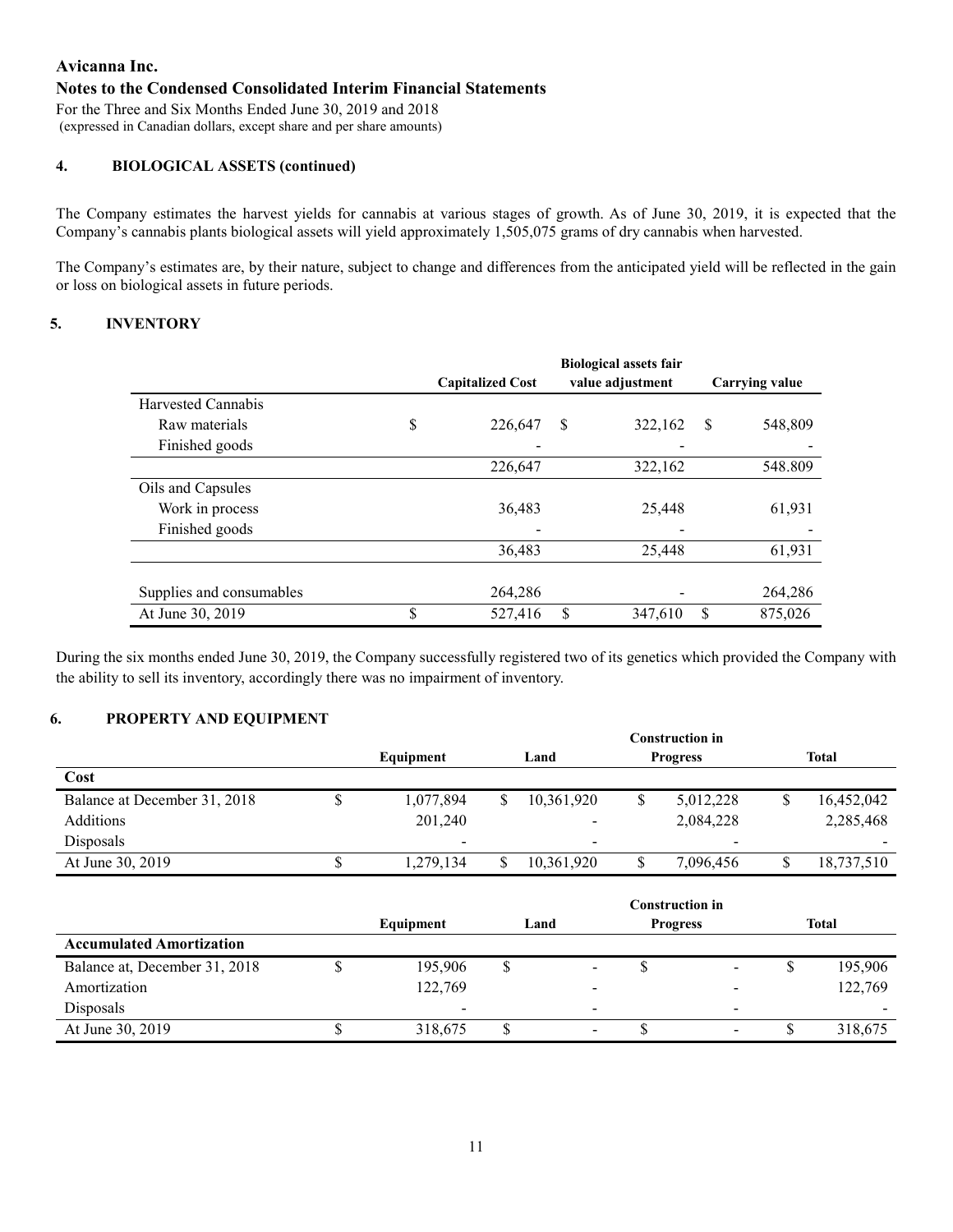# **Notes to the Condensed Consolidated Interim Financial Statements**

For the Three and Six Months Ended June 30, 2019 and 2018 (expressed in Canadian dollars, except share and per share amounts)

# **6. PROPERTY AND EQUIPMENT (continued)**

|                       |           | Construction in |                 |            |  |  |  |  |
|-----------------------|-----------|-----------------|-----------------|------------|--|--|--|--|
|                       | Equipment | Land            | <b>Progress</b> | Total      |  |  |  |  |
| <b>Net Book Value</b> |           |                 |                 |            |  |  |  |  |
| December 31, 2018     | 881.988   | 10,361,920      | 5,012,228<br>P  | 16,256,136 |  |  |  |  |
| June 30, 2019         | 960,459   | 10.361.920      | 7,096,456       | 18,418,835 |  |  |  |  |

|                              |                          |                         |            |  | <b>Construction in</b>   |  |            |
|------------------------------|--------------------------|-------------------------|------------|--|--------------------------|--|------------|
|                              | Equipment                | Land<br><b>Progress</b> |            |  | <b>Total</b>             |  |            |
| Cost                         |                          |                         |            |  |                          |  |            |
| Balance at December 31, 2017 | 512,359                  |                         | ۰.         |  | $\blacksquare$           |  | 512,359    |
| Additions                    | 565,535                  |                         | 10,361,920 |  | 5,012,228                |  | 15,939,683 |
| <b>Disposals</b>             | $\overline{\phantom{a}}$ |                         |            |  | $\overline{\phantom{a}}$ |  |            |
| At December 31, 2018         | 1,077,894                |                         | 10,361,920 |  | 5,012,228                |  | 16,452,042 |

|                                 |           | <b>Construction in</b> |  |                 |                          |  |              |  |
|---------------------------------|-----------|------------------------|--|-----------------|--------------------------|--|--------------|--|
|                                 | Equipment | Land                   |  | <b>Progress</b> |                          |  | <b>Total</b> |  |
| <b>Accumulated Amortization</b> |           |                        |  |                 |                          |  |              |  |
| Balance at, December 31, 2017   | 51,466    | J                      |  | Φ               | $\overline{\phantom{a}}$ |  | 51,466       |  |
| Amortization                    | 144,440   |                        |  |                 |                          |  | 144,440      |  |
| Disposals                       |           |                        |  |                 | $\overline{\phantom{0}}$ |  |              |  |
| At December 31, 2018            | 195,906   |                        |  |                 | $\blacksquare$           |  | 195,906      |  |
|                                 |           |                        |  |                 |                          |  |              |  |

|                       |           | Construction in |                          |            |  |  |  |
|-----------------------|-----------|-----------------|--------------------------|------------|--|--|--|
|                       | Equipment | Land            | <b>Progress</b>          | Total      |  |  |  |
| <b>Net Book Value</b> |           |                 |                          |            |  |  |  |
| December 31, 2017     | 460.893   |                 | $\overline{\phantom{a}}$ | 460,893    |  |  |  |
| December 31, 2018     | 881.988   | 10,361,920      | 5,012,228                | 16,256,136 |  |  |  |

During the period the Company incurred amortization expense on its equipment of \$122,769 (June 30, 2018- \$51,643).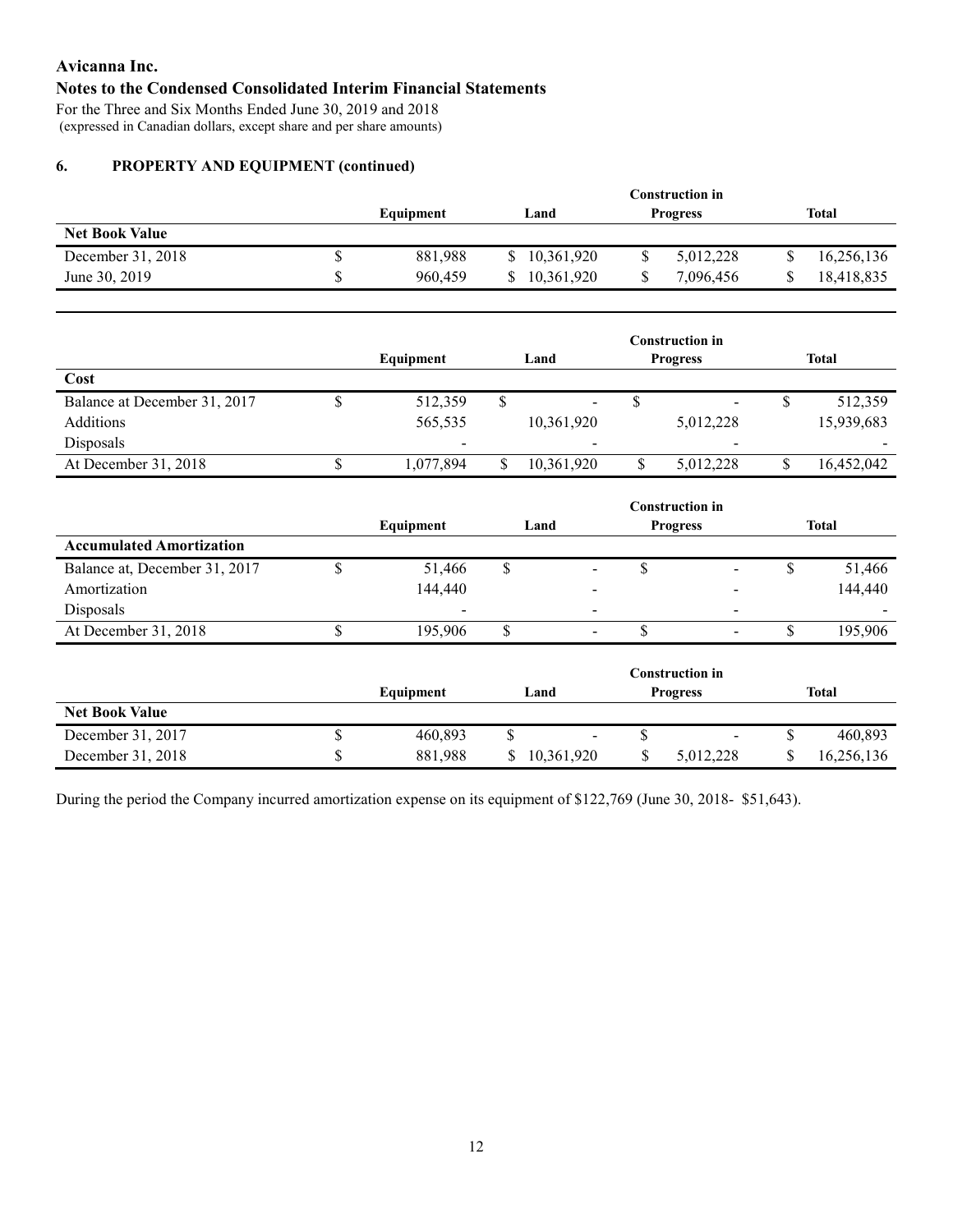# **Avicanna Inc. Notes to the Condensed Consolidated Interim Financial Statements**

For the Three and Six Months Ended June 30, 2019 and 2018 (expressed in Canadian dollars, except share and per share amounts)

# **7. INTANGIBLE ASSETS**

|                                 |    | <b>Customer Relationships</b> | <b>Licenses and Permits</b> |                                |              |  |
|---------------------------------|----|-------------------------------|-----------------------------|--------------------------------|--------------|--|
| Cost                            |    |                               |                             |                                |              |  |
| Balance at December 31, 2018    | \$ | 141,327<br>-\$                | 10,631,981                  | <sup>\$</sup>                  | 10,773,308   |  |
| Additions                       |    |                               |                             |                                |              |  |
| Disposals                       |    |                               |                             |                                |              |  |
| At June 30, 2019                | \$ | 141,327<br>$\mathcal{S}$      | 10,631,981                  | \$                             | 10,773,308   |  |
|                                 |    | <b>Customer Relationships</b> | <b>Licenses and Permits</b> |                                | <b>Total</b> |  |
| <b>Accumulated amortization</b> |    |                               |                             |                                |              |  |
| Balance at December 31, 2018    | \$ | 40,042<br>$\mathcal{S}$       |                             | \$                             | 40,042       |  |
| Additions                       |    | 13,490                        | 44,300                      |                                | 57,790       |  |
| Disposals                       |    |                               |                             |                                |              |  |
| At June 30, 2019                | \$ | 53,532<br>\$                  | 44,300                      | $\mathbf S$                    | 97,832       |  |
|                                 |    | <b>Customer Relationships</b> | <b>Licenses and Permits</b> |                                | <b>Total</b> |  |
| <b>Net Book Value</b>           |    |                               |                             |                                |              |  |
| December 31, 2018               | \$ | 101,285<br>$\mathcal{S}$      | 10,631,981                  | \$                             | 10,733,266   |  |
| June 30, 2019                   | \$ | 87,795<br>\$                  | 10,587,681                  | \$                             | 10,675,476   |  |
|                                 |    | <b>Customer Relationships</b> | <b>Licenses and Permits</b> |                                | <b>Total</b> |  |
| Cost                            |    |                               |                             |                                |              |  |
| Balance at December 31, 2017    | \$ | 141,327<br><sup>\$</sup>      |                             | $\mathbb{S}$                   | 141,327      |  |
| Additions                       |    |                               | 10,631,981                  |                                | 10,631,981   |  |
| Disposals                       |    |                               |                             |                                |              |  |
| At December 31, 2018            | \$ | \$<br>141,327                 | 10,631,981                  | \$                             | 10,773,308   |  |
|                                 |    | <b>Customer Relationships</b> | <b>Licenses and Permits</b> |                                | <b>Total</b> |  |
| <b>Accumulated amortization</b> |    |                               |                             |                                |              |  |
| Balance at December 31, 2017    | \$ | 11,776<br>$\mathcal{S}$       |                             | \$                             | 11,776       |  |
| Additions                       |    | 28,266                        |                             |                                | 28,266       |  |
| Disposals                       |    |                               |                             |                                |              |  |
| At December 31, 2018            | \$ | 40,042<br>$\mathcal{S}$       |                             | $\mathbb{S}$<br>$\overline{a}$ | 40,042       |  |
|                                 |    | <b>Customer Relationships</b> | <b>Licenses and Permits</b> |                                | <b>Total</b> |  |
| <b>Net Book Value</b>           |    |                               |                             |                                |              |  |
|                                 |    |                               |                             |                                |              |  |
| December 31, 2017               | \$ | 129,551<br>\$                 |                             | \$                             | 129,551      |  |

During the period the company incurred amortization expense of \$13,490 on its Customer Relationships (June 30, 2018- \$13,490) and \$44,300 on its Licenses and Permits (June 30, 2018- nil).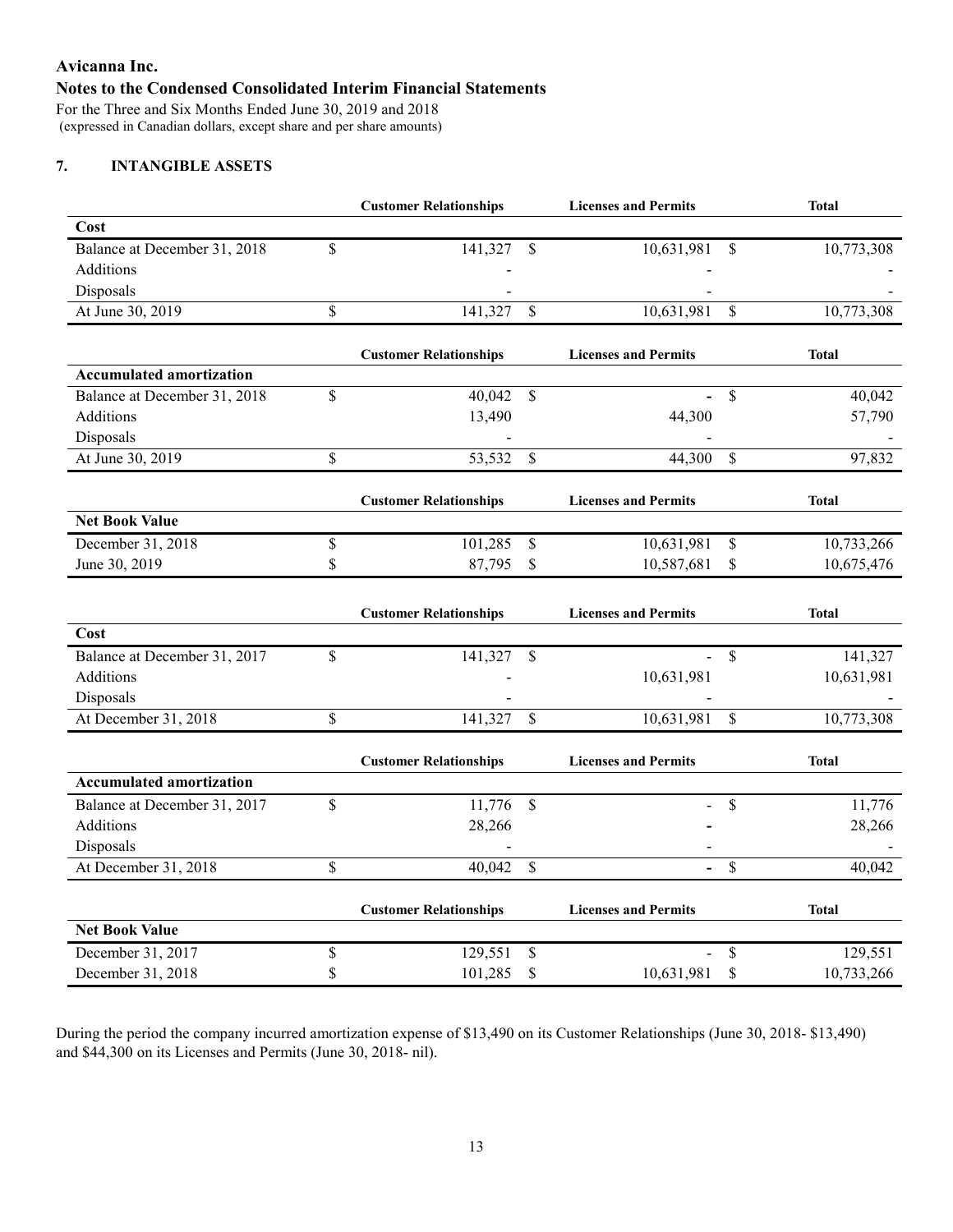### **Notes to the Condensed Consolidated Interim Financial Statements**

For the Three and Six Months Ended June 30, 2019 and 2018 (expressed in Canadian dollars, except share and per share amounts)

## **8. CONVERTIBLE DEBENTURES**

On March 1, 2019 ("Closing Date"), the Company completed a convertible debenture offering and raised gross proceeds of \$783,000. The debentures incur interest at 8.0% per annum and have a maturity date of March 1, 2021. Each debenture is convertible at any time at the option of the holder thereof into fully paid and non-assessable Common Shares at any time before the maturity date at the conversion price (the "Conversion Price"), representing a conversion rate of 125 Common Shares per \$1,000 principal amount of debentures, subject to adjustment in accordance with the debenture certificates. Additionally, each debenture entitles the holder to acquire one common share in the capital share of the Company (a "Warrant Share") at a price of \$10.00 per Warrant Share for a period of 12 months following the Closing Date. Upon conversion of any Debentures, the holder thereof will also receive all accrued and unpaid interest thereon in Common Shares issued at the Conversion Price.

### **9. RELATED PARTY TRANSACTIONS**

The following outlines amounts that were paid to officers of the Company.

|                          | <b>June 30, 2019</b>     | <b>December 31, 2018</b> |
|--------------------------|--------------------------|--------------------------|
| <b>Salaries</b>          | 699,541                  | 671,433                  |
| Share-based compensation | $\overline{\phantom{0}}$ | 34,000                   |
|                          | 699,541                  | 705,433                  |

Salaries and shared based compensation include compensation paid to key management personnel. The Company defines key management personnel as the Chief Executive Officer, President, Chief Financial Officer, Chief Agricultural Officer, Chief Technical Officer and Chief Medical Officer.

Additionally, as at June 30, 2019 the Company received advances from certain related parties who represent the minority shareholders of SMGH and Sativa Nativa in the amount of \$1,353,931 (December 31, 2018- \$331,320).

#### **10. SHARE CAPITAL**

#### **Authorized and outstanding share capital:**

The authorized share capital of the Company consists of an unlimited number of common shares and unlimited number of preferred shares. As at June 30, 2019, the Company had 19,656,476 common shares issued and outstanding (December 31, 2018 – 15,646,965).

#### **Transactions:**

- [i] On January 29, 2018, common shares were issued on the exercise of 25,000 stock options. The options were exercised at a price of \$1 per common share for gross proceeds of \$25,000. These stock options had a fair value of \$6,847.
- [ii] On January 29, 2018, the Company issued 2,007,508 units for gross proceeds of \$4,015,016. Each unit was issued at \$2 per unit and included one common share and one-half common share purchase warrant. Each whole warrant is exercisable to acquire one common share at an exercise price of \$2.50 per common share for a period expiring on the earlier of: (i) 24 months from the date of issuance; and (ii) 12 months subsequent to the IPO date. Fair value of the common share purchase warrants was determined using the Black-Scholes option pricing model with a market price per common share of \$2, a risk-free interest rate of 1.77%, an expected annualized volatility of 90% and expected dividend yield of 0%. Gross proceeds of \$4,015,016 were allocated to common shares and common share purchase warrants in the amount of \$3,412,234 and \$602,782, respectively. As at December 31, 2017, proceeds of \$728,500 related to this share issuance were received in advance.
- [iii] On February 28, 2018, the Company issued 150,000 common shares to acquire 10% of the issued and outstanding common shares of Sativa Nativa S.A.S. The common shares of the Company were valued at \$300,000 and were issued at a price of \$2 per common share.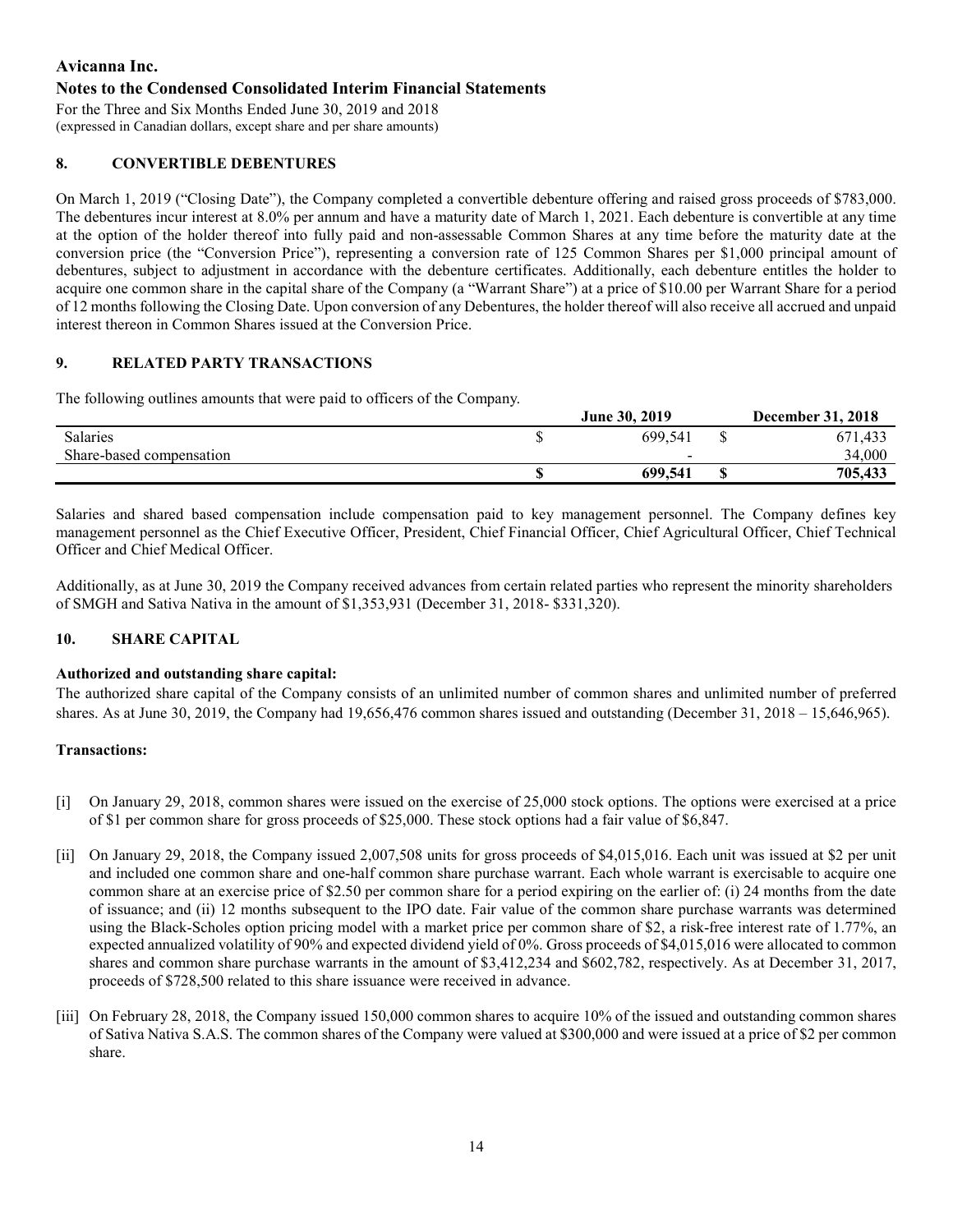#### **Notes to the Condensed Consolidated Interim Financial Statements**

For the Three and Six Months Ended June 30, 2019 and 2018 (expressed in Canadian dollars, except share and per share amounts)

#### **10. SHARE CAPITAL (continued)**

#### **Transactions (continued):**

- [iv] On July 31, 2018, the company issued 325,323 common shares for gross proceeds of \$2,374,858. Each common share was issued at a price of \$7.30 per share.
- [v] On September 21, 2018, 94,000 common shares were issued on the exercise of 94,000 common share purchase warrants. The warrants were exercised at a price of \$1 per common share for gross proceeds of \$94,000. These warrants had a fair value of \$18,322.
- [vi] On October 22, 2018, the Company issued 1,477,818 common shares to acquire 60% of the issued and outstanding common shares of Santa Marta Golden Hemp S.A.S. The common shares issued by the Company were issued at a price of \$7.30 per share and had a total fair value of \$10,788,071.
- [vii] On December 13, 2018 ("First Tranche Closing Date") the Company issued 540,484 Special Warrants at \$8 each for gross proceeds of \$4,323,872 which was the first tranche ("First Tranche") of the Company's Special Warrants offering. As part of this transaction the company incurred issuance cost of \$144,716, resulting in net proceeds of \$4,179,156. Each Special Warrant holder is entitled to receive upon conversion one unit (each, a "Unit") of the corporation with each Unit consisting of one common share ("Common Share") in the capital of the corporation and one half of one Common Share purchase warrant (each whole warrant, "Whole Warrant" and together with the Common Shares, "Underlying Securities") with each Warrant entitling the holder thereof to purchase one Common Share in the capital of the corporation at a price of \$10 for a period of two years after the closing date; subject to the Company's right to accelerate the expiry date of the Warrants upon thirty (30) days' notice in the event that the Common Shares become listed on a recognized stock exchange in Canada and the volume weighted average trading price of the Common Shares is equal to or exceeds \$12.50 for a period of ten (10) consecutive trading days on such exchange. The Special Warrants issued will be automatically exercised into Underlying Securities, without any action, including additional payment, on the part of the Special Warrant holder, upon the earlier to occur of: (i) the date that is three business days following the date on which the Corporation obtains a receipt, from the applicable securities regulatory authorities, for the Prospectus, and (ii) the date that is 120 days following the First Tranche Closing Date. Additionally, 18,090 compensation warrants were issued to finders related to this sale of Special Warrants. The compensation warrants are exercisable into a Unit for a period of 2 years and an exercise price of \$8 per compensation warrant. Fair value of the compensation warrants was determined using the Black-Scholes option pricing model with a market price per common share of \$8, a risk-free interest rate of 1.89%, an expected annualized volatility of 90% and expected dividend yield of 0%. A fair value of \$70,281 has been allocated to the compensation warrants.
- [viii] During the year ended December 31, 2018, the Company issued 276,605 common shares for consulting services with a value of \$1,034,466. Of these common shares, 195,638 common shares were issued at \$2 per common share, 6,494 common shares were issued at \$7.30 per common share and 74,473 common shares were issued at \$8 per common share.
- [ix] During the year ended December 31, 2018, 200,000 common shares were issued on the exercise of 200,000 stock options. The options were exercised at a price of \$0.10 per common share for gross proceeds of \$20,000.
- [x] During the year ended December 31, 2018, 209,510 common shares were issued on the exercise of 209,510 common share purchase warrants. The warrants were exercised at a price of \$2.50 per common share for gross proceeds of \$523,775. The warrants had a fair value of \$125,817.
- [xi] During the six months ended June 30, 2019, 1,060,000 common shares were issued on the exercise of 1,060,000 stock options. Of the total options exercised, 950,000 were exercised at a price of \$0.10 per common share, 100,000 were exercised at a price of \$1.00 per common share and 10,000 were exercised at a price of \$2.00 per common share for gross proceeds of \$215,000. The options exercised were held at a fair value of \$66,871.
- [xii] During the six months ended June 30, 2019 as part of the convertible debenture issuance (Note 7), each debenture entitles the holder to acquire one common share of the Company (a "Warrant Share") at a price of \$10.00 per Warrant Share for a period of 12 months following the Closing Date. At the time of issuance the Company issued 48,937 Warrant Shares that had a fair value of \$6,531.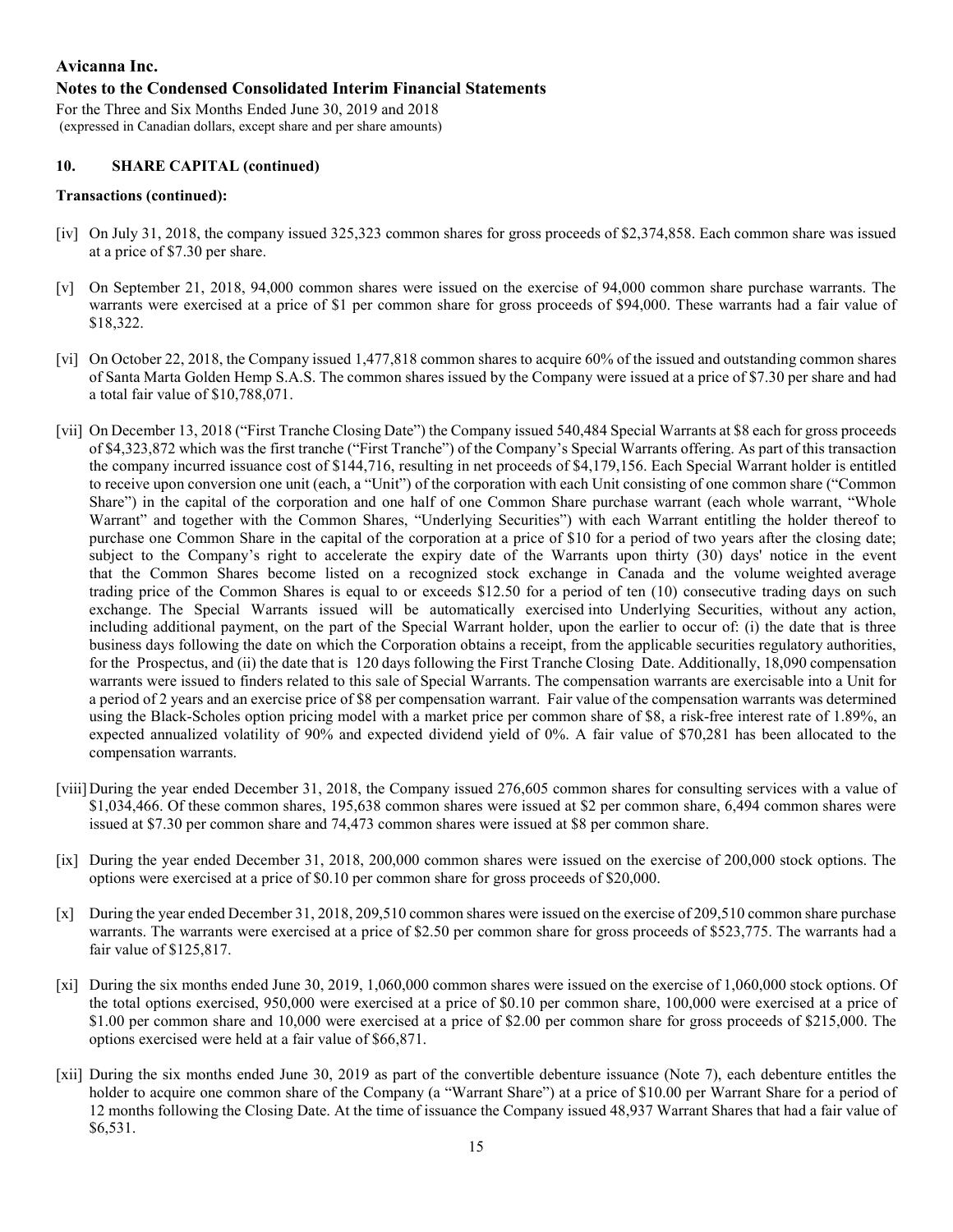# **Avicanna Inc. Notes to the Condensed Consolidated Interim Financial Statements**

For the Three and Six Months Ended June 30, 2019 and 2018 (expressed in Canadian dollars, except share and per share amounts)

# **10. SHARE CAPITAL (continued)**

- [xiii] During the six months ended June 30, 2019, 2,363,681 common shares were issued on the exercise of 2,363,681 common share purchase warrants. Of the total warrants exercised, 2,171,681 were exercised at a price of \$1.00 per common share and 192,000 were exercised at a price of \$2.50 per common share for gross proceeds of \$2,651,681. The common share purchase warrants exercised were held at a fair value of \$540,510.
- [xiv] During the six months ended June 30, 2019, 540,484 common shares were issued on the exercise of 540,484 common share special purchase warrants. All warrants were exercised at a price of \$8 per common share for gross proceeds of \$4,108,875. The common share purchase warrants exercised were held at a fair value of \$4,108,875. As noted above in note 9 (vii), upon the conversion of each Unit, each unitholder received one half of one common share purchase warrant which provides the right to purchase one Common Share in the capital of the corporation at a price of \$10 for a period of two years after the closing date. As such 270,242 common share purchase warrants were issued at the time of conversion. Fair value of the warrants was determined using the Black-Scholes option pricing model with a market price per common share of \$8, a risk-free interest rate of 1.89%, an expected annualized volatility of 90% and expected dividend yield of 0%. A fair value of \$509,315 has been allocated to the compensation warrants.
- [xv] On April 15, 2019 ("Second Tranche Closing Date") the Company issued 2,228,328 Special Warrants at \$8 each for gross proceeds of \$17,826,624 which was the second tranche ("Second Tranche") of the Company's Special Warrants offering. As part of this transaction the company incurred issuance cost of \$670,800, resulting in net proceeds of \$17,155,824. Each Special Warrant holder is entitled to receive upon conversion one unit (each, a "Unit") of the corporation with each Unit consisting of one common share ("Common Share") in the capital of the corporation and one half of one Common Share purchase warrant (each whole warrant, "Whole Warrant" and together with the Common Shares, "Underlying Securities") with each Warrant entitling the holder thereof to purchase one Common Share in the capital of the corporation at a price of \$10 for a period of two years after the closing date. Additionally, 129,290 compensation warrants were issued to finders related to this sale of Special Warrants. The compensation warrants are exercisable into a Unit for a period of 2 years and an exercise price of \$8 per compensation warrant. Fair value of the compensation warrants was determined using the Black-Scholes option pricing model with a market price per common share of \$8, a risk-free interest rate of 1.89%, an expected annualized volatility of 90% and expected dividend yield of 0%. A fair value of \$517,782 has been allocated to the compensation warrants.
- [xvi] During the six months ended June 30, 2019, the Company issued 45,346 common shares for consulting services with a value of \$362,760. All common shares were issued at a value of \$8 per common share.

# **Warrant Reserve**

As at June 30, 2019 the following warrants were outstanding and exercisable:

|                                     | <b>Warrants Issued /</b> | Weighted average |
|-------------------------------------|--------------------------|------------------|
|                                     | <b>Exercised</b>         | exercise price   |
|                                     | #                        | S                |
| Outstanding as at December 31, 2017 | 2,564,160                | \$0.99           |
| Warrants issued                     | 1,116,910                | 2.45             |
| Special warrants issued             | 540,484                  | 8.00             |
| Compensation warrants issued        | 18,090                   | 8.00             |
| Warrants exercised                  | (303, 510)               | (1.69)           |
| Outstanding as at December 31, 2018 | 3,936,134                | \$2.15           |
| Warrants issued                     | 2,676,797                | 8.24             |
| Special warrants exercised          | (540, 484)               | 8.00             |
| Warrants expired                    | (92, 885)                | 1.00             |
| Warrants exercised                  | (2,363,681)              | (1.12)           |
| Outstanding as at June 30, 2019     | 3,615,881                | \$6.75           |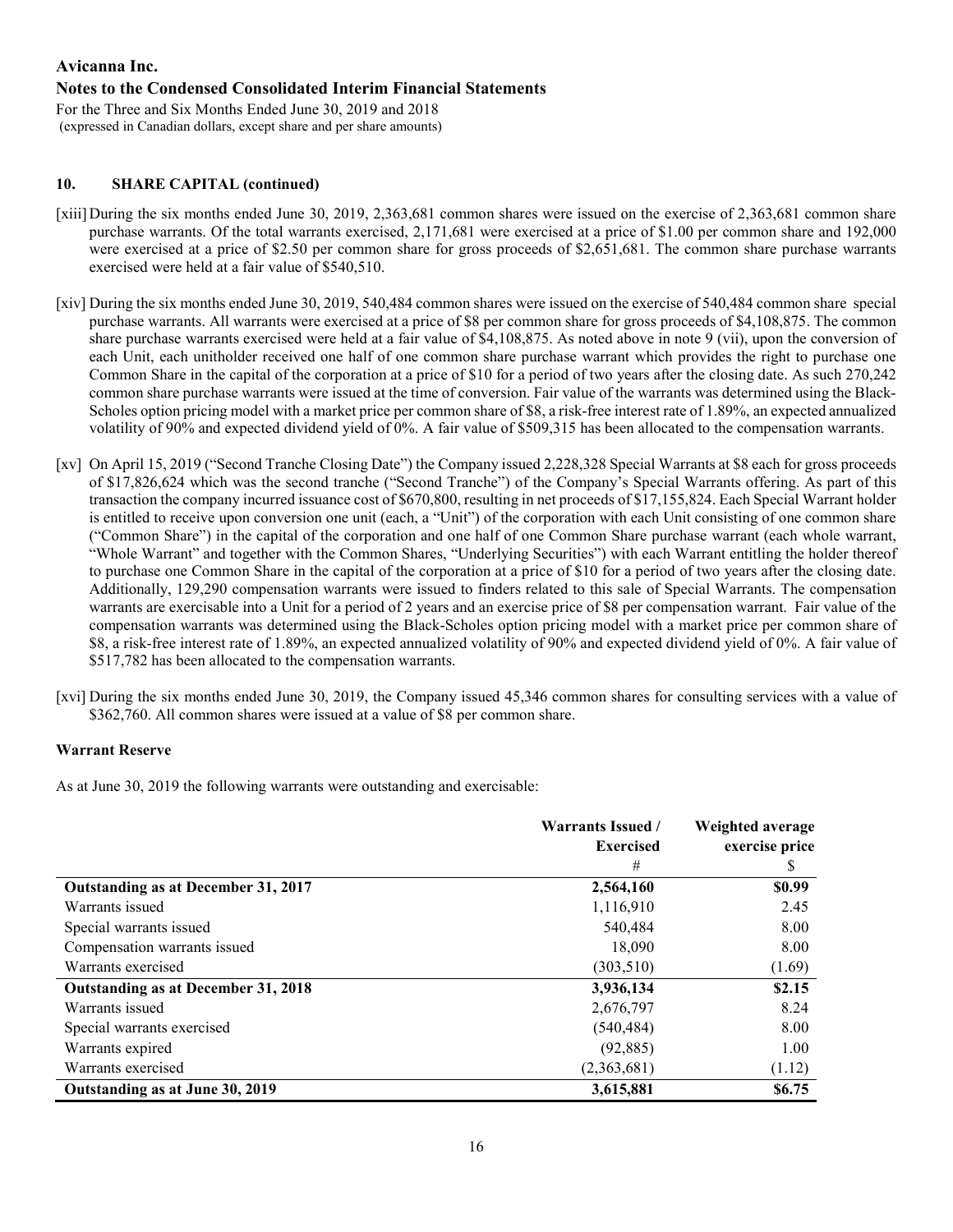#### **Notes to the Condensed Consolidated Interim Financial Statements**

For the Three and Six Months Ended June 30, 2019 and 2018 (expressed in Canadian dollars, except share and per share amounts)

### **10. SHARE CAPITAL (continued)**

The following table is a summary of the Company's warrants outstanding as at June 30, 2019:

|                              | <b>Warrants Outstanding</b> |                | <b>Warrants Exercisable</b> |               |  |  |
|------------------------------|-----------------------------|----------------|-----------------------------|---------------|--|--|
|                              |                             | Weighted       |                             |               |  |  |
|                              |                             | average        | Weighted average            | <b>Number</b> |  |  |
| <b>Exercise price range</b>  | Number outstanding          | remaining life | exercise price              | exercisable   |  |  |
|                              | #                           | (years)        |                             | #             |  |  |
| 1.00                         | 25,000                      | 2.83           | 0.01                        | 25,000        |  |  |
| 2.00                         | 110,000                     | 0.59           | 0.06                        | 110,000       |  |  |
| 2.50                         | 785,994                     | 0.08           | 0.54                        | 785,994       |  |  |
| 8.00                         | 2,375,708                   | 0.14           | 5.26                        | 2,375,708     |  |  |
| 10.00                        | 319,179                     | 1.76           | 0.88                        | 319,179       |  |  |
| <b>Balance June 30, 2019</b> | 3,615,881                   | 1.08           | 6.75                        | 3,615,881     |  |  |

### **11. SHARE BASED PAYMENT RESERVE AND STOCK OPTIONS**

Share-based compensation is comprised of:

|                             | <b>Six Months Ended</b> |  |                      |  |
|-----------------------------|-------------------------|--|----------------------|--|
|                             | <b>June 30, 2019</b>    |  | <b>June 30, 2018</b> |  |
| Options to consultants      | 1,484,690               |  | 334,244              |  |
| Options issued to employees | 354.794                 |  | 88,174               |  |
|                             | 1.839.484               |  | 422.418              |  |

The Company has established a stock option plan (the "Option Plan") for directors, officers, employees and consultants of the Company. The Company's Board of Directors determines, among other things, the eligibility of individuals to participate in the Option Plan and the term, vesting periods, and the exercise price of options granted to individuals under the Option Plan.

Each share option converts into one common share of the Company on exercise. No amounts are paid or payable by the individual on receipt of the option. The options carry neither the right to dividends nor voting rights. Options may be exercised at any time from the date of vesting to the date of their expiry.

The Company's Option Plan provides that the number of common shares reserved for issuance may not exceed 10% of the number of common shares outstanding. If any options terminate, expire, or are cancelled as contemplated by the Option Plan, the number of options so terminated, expired, or cancelled shall again be available under the Option Plan

#### *[i] Measurement of fair values*

The fair value of share options granted during the periods ended June 30, 2019 and December 31, 2018 was estimated at the date of grant using the Black Scholes option pricing model using the following inputs:

|                         | 2019             | 2018    |
|-------------------------|------------------|---------|
| Grant date share price  | \$8.00           | \$3.75  |
| Exercise price          | \$8.00           | \$3.86  |
| Expected dividend yield | $0\%$            | $0\%$   |
| Risk-free interest rate | $1.7\% - 2.06\%$ | 2.06%   |
| Expected option life    | $7 - 10$ years   | 7 years |
| Expected volatility     | 90%              | 90%     |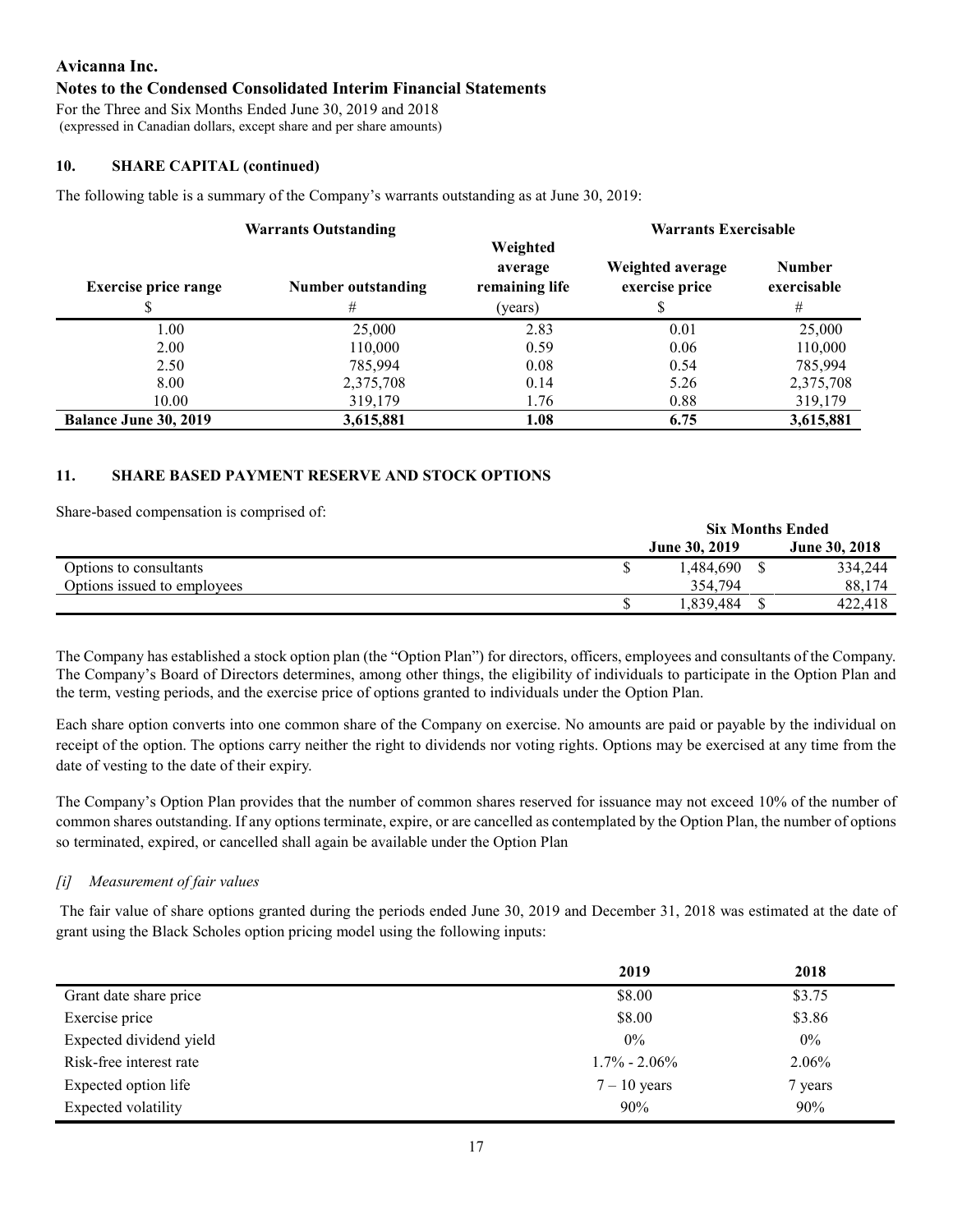# **Avicanna Inc. Notes to the Condensed Consolidated Interim Financial Statements** For the Three and Six Months Ended June 30, 2019 and 2018

(expressed in Canadian dollars, except share and per share amounts)

# **11. SHARE BASED PAYEMENT RESERVE AND STOCK OPTIONS (continued)**

### **Employee and non-employee options**

Expected volatility was estimated by using the historical volatility of other actively traded public companies that the Company considers comparable that have trading and volatility history. The expected option life represents the period of time that options granted are expected to be outstanding. The risk-free interest rate is based on Canada government bonds with a remaining term equal to the expected life of the options.

#### *[ii] Reconciliation of outstanding equity-settled share options*

|                                     | <b>Options Issued</b> | Weighted average |
|-------------------------------------|-----------------------|------------------|
|                                     | #                     | \$               |
| Outstanding as at December 31, 2017 | 1,960,000             | 0.36             |
| Options issued                      | 877,500               | 5.10             |
| Options expired                     | (150,000)             | 0.10             |
| Options exercised                   | (225,000)             | 1.00             |
| Outstanding as at December 31, 2018 | 2,462,500             | 1.82             |
| Options issued                      | 165,000               | 8.00             |
| Options expired                     | (20,000)              | 2.00             |
| Options exercised                   | (1,060,000)           | .20              |
| Outstanding as at June 30, 2019     | 1,547,500             | 3.90             |

The following table is a summary of the Company's share options outstanding as at June 30, 2019:

|                              | <b>Options Outstanding</b>   | <b>Options Exercisable</b>         |                                    |                              |  |  |  |
|------------------------------|------------------------------|------------------------------------|------------------------------------|------------------------------|--|--|--|
| <b>Exercise price range</b>  | <b>Number</b><br>outstanding | Weighted average<br>remaining life | Weighted average<br>exercise price | <b>Number</b><br>exercisable |  |  |  |
|                              | #                            | (years)                            |                                    | #                            |  |  |  |
| \$0.10                       | 100,000                      | 4.45                               | \$0.01                             | 100,000                      |  |  |  |
| \$1.00                       | 435,000                      | 5.12                               | \$0.28                             | 435,000                      |  |  |  |
| \$2.00                       | 419,500                      | 5.75                               | \$0.54                             | 419,500                      |  |  |  |
| \$7.30                       | 72,000                       | 6.05                               | \$0.34                             | 72,000                       |  |  |  |
| \$8.00                       | 496,000                      | 7.29                               | \$2.56                             | 316,250                      |  |  |  |
| \$10.00                      | 25,000                       | 6.03                               | \$0.16                             | 25,000                       |  |  |  |
| <b>Balance June 30, 2019</b> | 1,547,500                    | 5.81                               | \$3.90                             | 1,367,750                    |  |  |  |

# **12. NON-CONTROLLING INTEREST**

The following table presents the summarized financial information about the Company's subsidiaries that have non-controlling interests. This information represents amounts before intercompany eliminations as at June 30, 2019.

The net change in non-controlling interest is as follows:

| As at December 31, 2018                         | 8,070,778 |
|-------------------------------------------------|-----------|
| Increase in NCI from MVMD transaction           | 1,048,366 |
| Net loss attributed to non-controlling interest | (106,098) |
| As at June 30, 2019                             | 9,013,046 |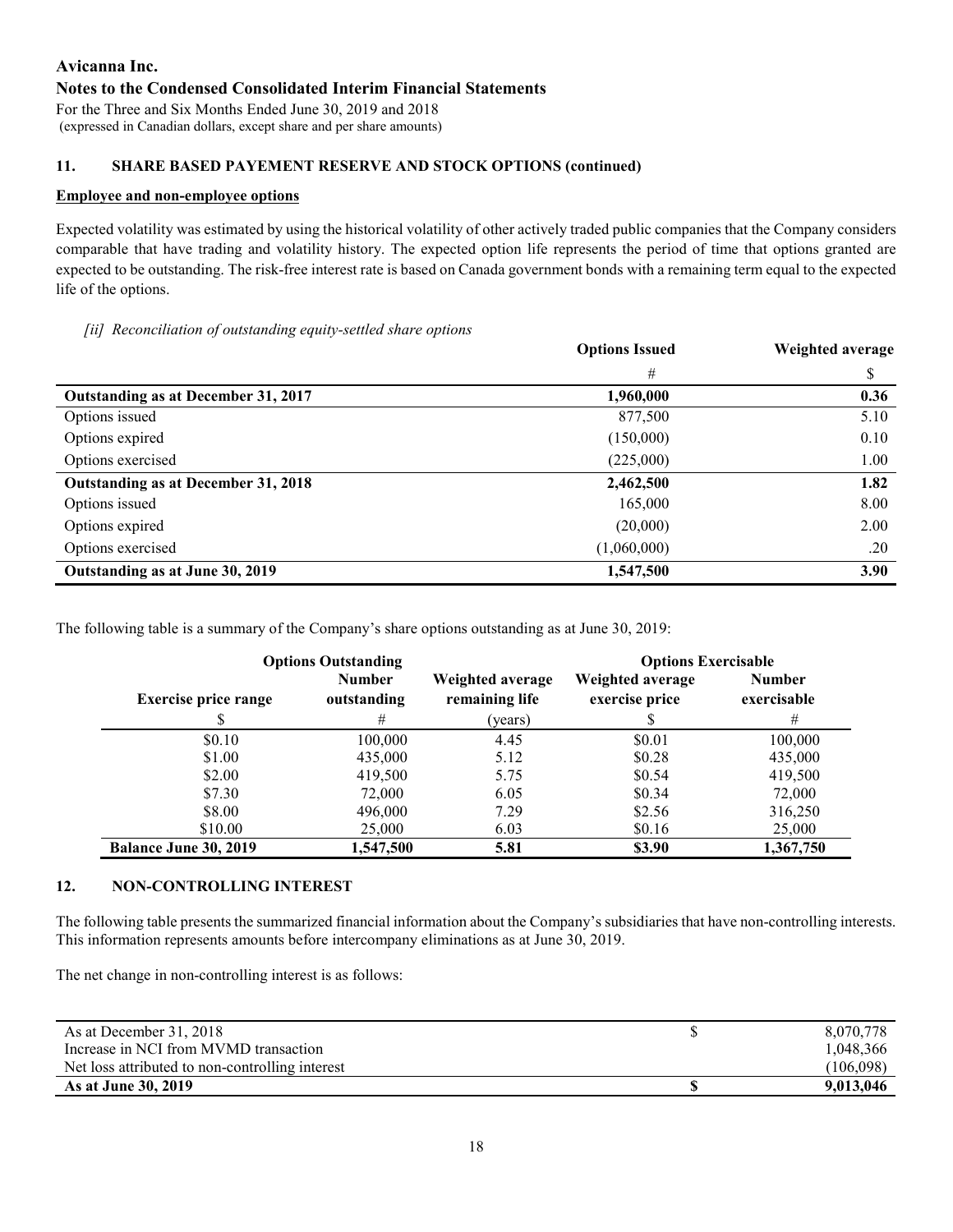## **Notes to the Condensed Consolidated Interim Financial Statements**

For the Three and Six Months Ended June 30, 2019 and 2018 (expressed in Canadian dollars, except share and per share amounts)

## **12. NON-CONTROLLING INTEREST (continued)**

On April 5, 2019 Mountain Valley MD Inc. ("MVMD") subscribed to, and purchased 25% of the issued and outstanding shares of Sativa Nativa. As part of the transaction, MVMD directly subscribed for 17,892,248 shares of Sativa Nativa for an aggregate purchase price of \$2.8 million. The remaining 15% interest was purchased from existing shareholders of Sativa Nativa, the Company not being one. Following the close of the transaction, the Company's interest in Sativa Nativa was reduced to 63% of the then total issued and outstanding shares.

### **13. FINANCIAL RISK MANAGEMENT AND FINANCIAL INSTRUMENTS**

### **Credit risk**

Credit risk is the risk of financial loss to the Company if a customer or counterparty to a financial instrument fails to meet its contractual obligations and arises principally from deposits with banks and outstanding receivables. The Company does not hold any collateral as security but mitigates this risk by dealing only with what management believes to be financially sound counterparties and, accordingly, does not anticipate significant loss for non-performance.

### **Liquidity risk**

Liquidity risk is the risk that the Company will not be able to meet its financial obligations as they become due. The Company's exposure to liquidity risk is dependent on the Company's ability to raise additional financing to meet its commitments and sustain operations. The Company mitigates liquidity risk by management of working capital, cash flows and the issuance of share capital.

In addition to the commitments disclosed, the Company is obligated to the following contractual maturities of undiscounted cash flows:

|                 | Carrying<br>amount |   | Contractual cash<br>flows |   | Year 1    | Year 2 |        | Year 3 |                          |
|-----------------|--------------------|---|---------------------------|---|-----------|--------|--------|--------|--------------------------|
| Amounts payable | 2,548,373          |   | 2,548,373                 |   | 2,548,373 |        | $\sim$ |        | $\sim$                   |
|                 | 2,548,373          | S | 2,548,373                 | S | 2,548,373 |        | $\sim$ |        | $\overline{\phantom{a}}$ |

#### **Market risk**

Market risk is the risk that the fair value or future cash flows of a financial instrument will fluctuate because of changes in market prices. Market risk comprises three types of risk: currency rate risk, interest rate risk and other price risk.

#### *Currency risk*

Currency risk is the risk to the Company's earnings that arise from fluctuations of foreign exchange rates. The Company is not exposed to foreign currency exchange risk as it has minimal financial instruments denominated in a foreign currency and substantially all of the Company's transactions are in Canadian and US dollars. The Company receives many of its share issuance proceeds in USD and therefore any foreign currency translation risk is minimized.

#### *Interest risk*

Interest rate risk is the risk that the fair value or future cash flows of a financial instrument will fluctuate because of changes in market interest rates. The Company is not exposed to interest rate as it does not have any borrowings.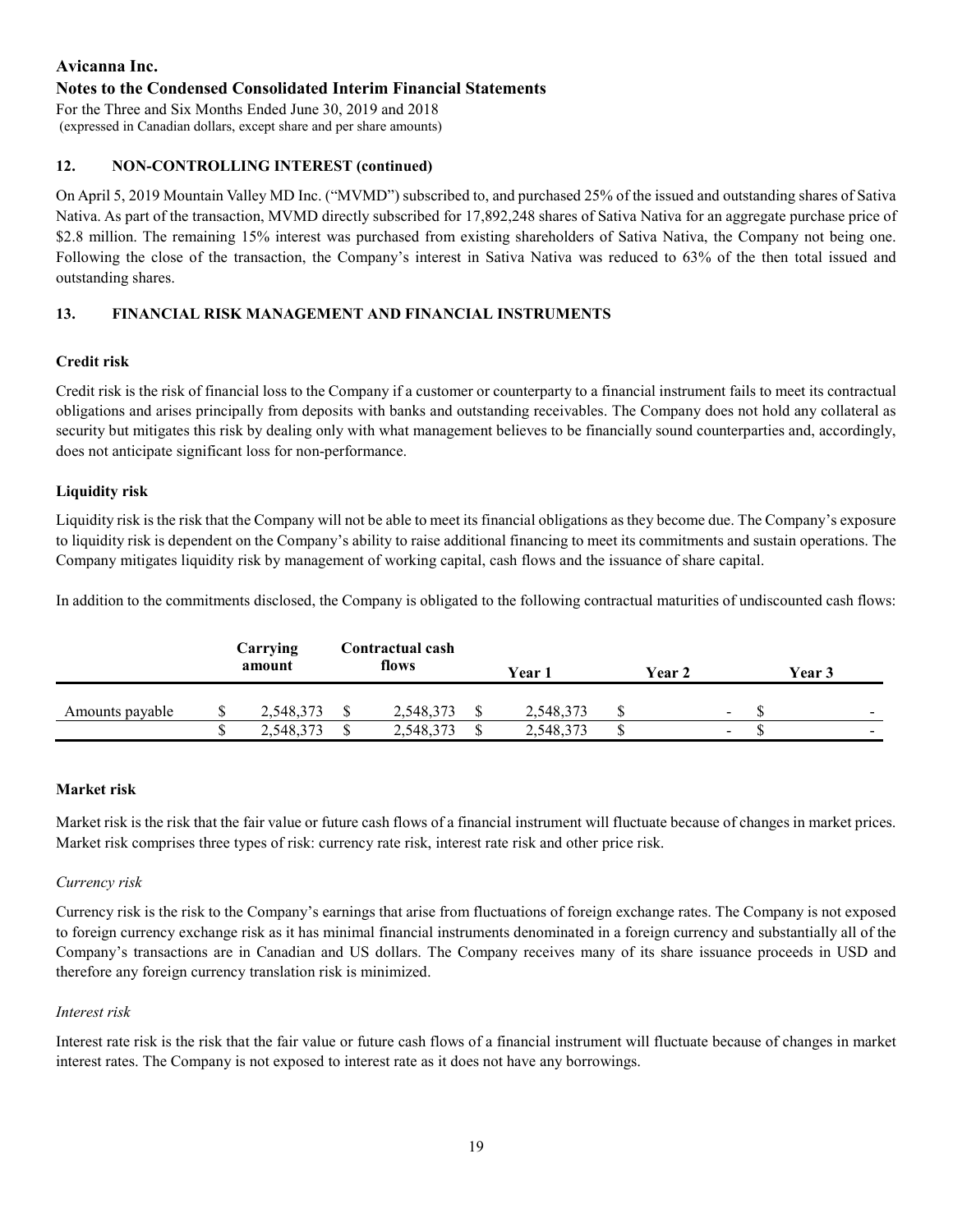# **Avicanna Inc. Notes to the Condensed Consolidated Interim Financial Statements** For the Three and Six Months Ended June 30, 2019 and 2018

(expressed in Canadian dollars, except share and per share amounts)

# **13. FINANCIAL RISK MANAGEMENT AND FINANCIAL INSTRUMENTS (continued)**

## *Other price risk*

Other price risk is the risk that the fair value or future cash flows of a financial instrument will fluctuate because of changes in market prices (other than those arising from interest rate risk or currency risk), whether those changes are caused by factors specific to the individual financial instrument or its issuer, or factors affecting all similar financial instruments traded in the market. The Company is not exposed to other price risks as at June 30, 2018 and 2019.

### **Fair values**

The carrying values of cash, marketable securities, amounts receivable, prepaid assets, investments and amounts payable approximate the fair values due to the short-term nature of these items. The risk of material change in fair value is not considered to be significant due to a relatively short-term nature. The Company does not use derivative financial instruments to manage this risk.

Financial instruments recorded at fair value on the statement of financial position are classified using a fair value hierarchy that reflects the significance of the inputs used in making the measurements. The Company categorizes its fair value measurements according to a three-level hierarchy as disclosed in Note 3 of the audited financial statements as at December 31, 2018. The hierarchy prioritizes the inputs used by the Company's valuation techniques. A level is assigned to each fair value measurement based on the lowest-level input significant to the fair value measurement in its entirety.

The fair value hierarchy requires the use of observable market inputs whenever such inputs exist. A financial instrument is classified to the lowest level of the hierarchy for which a significant input has been considered in measuring fair value.

Cash and marketable securities are classified as Level 1 financial instruments. Amounts receivable, amounts payable and fund held for investment are classified as Level 2 financial instruments. During the year, there were no transfers of amounts between Level 1 and Level 2.

# **14. PREPAID ASSETS**

Prepaid assets include prepayments to external contractors and deposits on machinery and equipment in relation to the Company's cultivation and commercialization efforts. Below is a breakdown of the various components that make up the prepaid asset balance:

|                                                              | <b>June 30, 2019</b> | <b>December 31, 2018</b> |
|--------------------------------------------------------------|----------------------|--------------------------|
| Deposits on machinery, equipment and to external contractors | 1.884.718            | 465,189                  |
| Deposits for research agreements and future services         | 932.364              | 212,954                  |
| Other                                                        | 459.825              | 185,481                  |
|                                                              | 3,276,907            | 863,624                  |

#### **15. LEASE LIABILITY**

As of June 30, 2019, our lease liability consisted of the following:

|                                        | June 30, 2019 |
|----------------------------------------|---------------|
| Balance at the beginning of the period |               |
| Additions                              | 670,549       |
| Lease payments and interest            | (28, 151)     |
| <b>Balance at end of period</b>        | 642,398       |
| Lease liability $-$ current portion    | 224,950       |
| Lease liability – non current portion  | 417,448       |